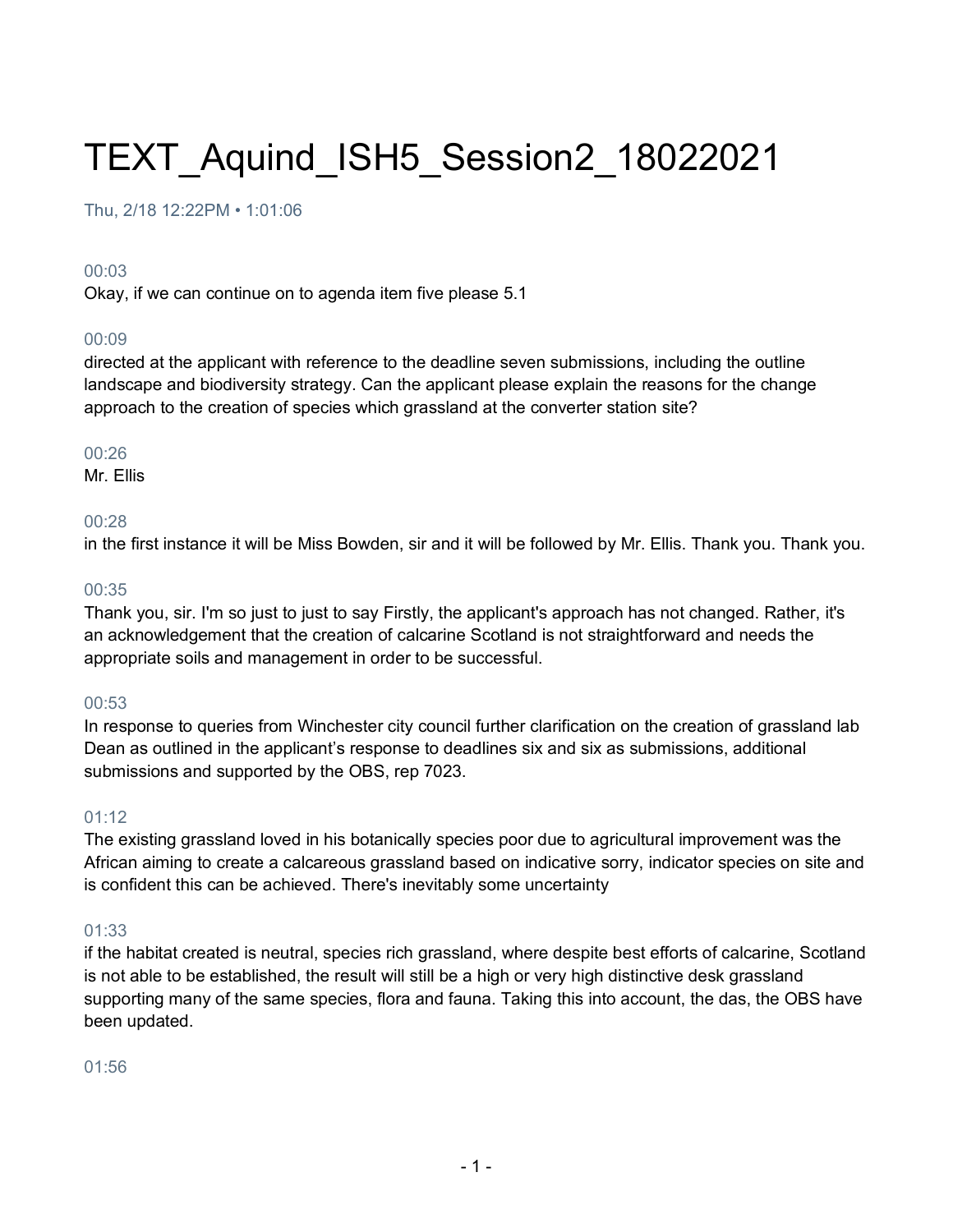The OBS has also been updated in paragraph 175 333, in terms of soil preparation. So now states approximately 150 millimeters of topsoil will be scraped off and mixed with a sub soil resulting from the excess fill associated with the creation of conversation platform to create an impoverished substrate. The seed mix shall be appropriate to the local by geographical context and be native of UK provenance. The mix will be subject to approval of the relevant discharging authority and if appropriate, the seed may be sourced from donor sites in terms of obtaining local seed Denmead Meadows can provide a source which reflects species which grassland seed harvesting will occur as part of the mitigation within the meadows and this will be extended to work that loved in

### 02:49

the exact details of how species rich plant grass fed will be established at the converter station will be confirmed at detailed design. That's once soil depth and existing soil composition has been determined by ground investigations, soil sampling and testing as well as reviewing the implications on surface water and drainage and ground levels. All decisions about techniques at detailed design stage will be considered with the whole environmental costs and benefits of such works. The potential environmental costs of offsite disposal would weigh heavily against large scale soil removal. I just like to hand over to Ian Ellis, just to conclude this section. Thank you, Miss Byrd. Mr. Ellis. Thank you, sir. If I could just comment briefly on the implications of this approach in terms of biodiversity.

# 03:39

The applicant sees this as a positive opportunity support changes into the grassland while also generating positive gains in biodiversity within the landscaping that is required to mitigate the visual impacts of the proposed development.

# 03:53

Should Calgary grassland not be delivered to the outcome be in good condition, species rich grassland, then the biodiversity units that have been calculated will not be affected within the metric 2.0. For biodiversity net gain calcareous, grassland is allocated a high difficulty to difficulty to deliver value. This effectively means that units gained from the site and multiplied by a factor of point three, three, to take account of that risk. So within with that risk taken into account, the application

### 04:28

involves a precautionary approach that will still deliver a net gain in units for priority habitats. And this is something we've been discussing with Winchester city council about I mean, note that they refer to that in their deadlines. 70 submission. Thank you, sir. Thank you, Mr. Ellis.

### 04:46

could ask Winchester if they wish to make any comments on that. We have read your submissions, Mr. Smith, is it Mr. Cornwell?

# 04:54

So Stephen from Winchester City Council.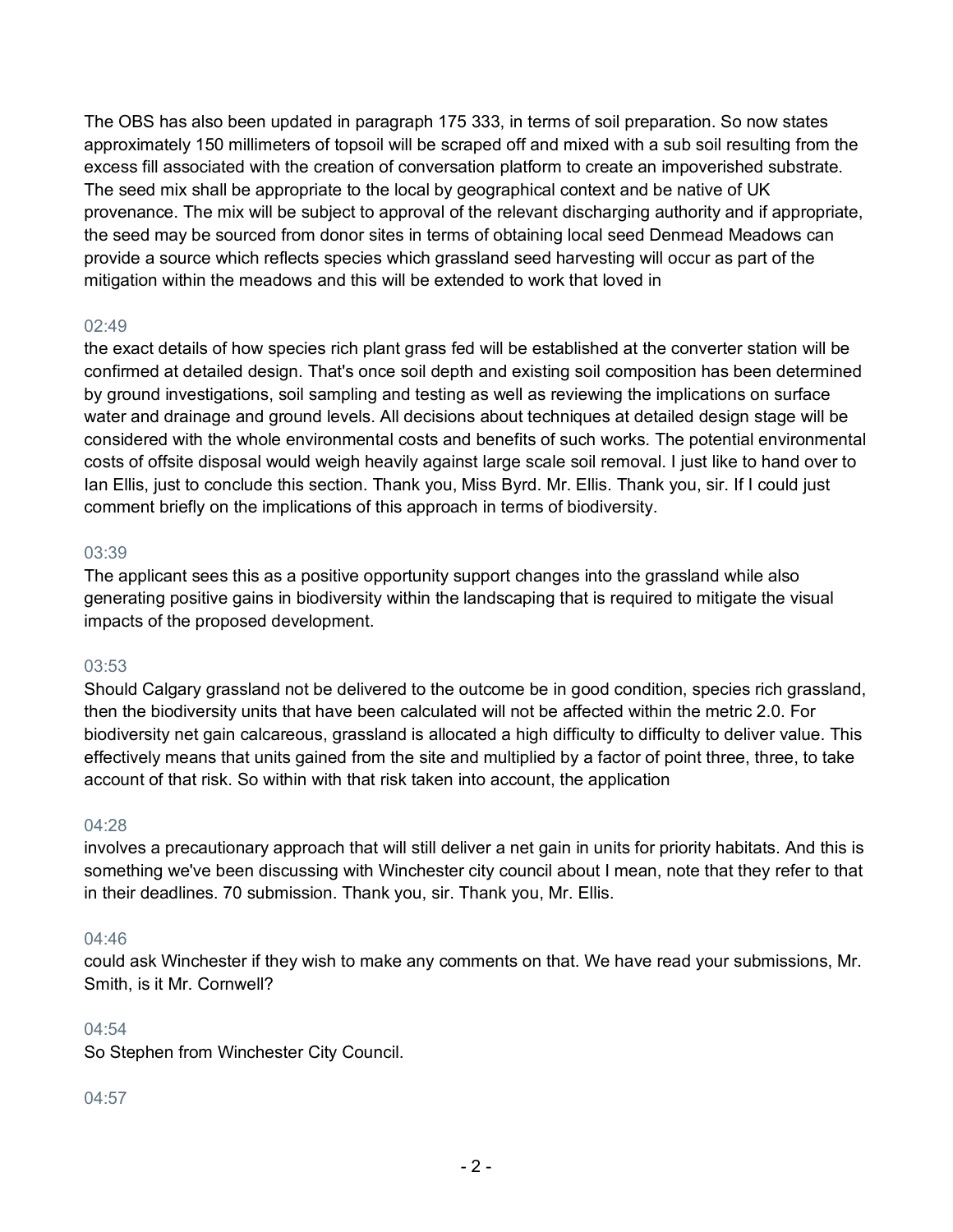Thank you. So as a

### 05:00

As indicated by Mr. Mrs. Borden and Mr. Ellis, we've had lengthy discussions with regards to the methodology for the establishment of the calcareous grassland.

# 05:15

We have reached this position in recent weeks; we'll be satisfied with the description. I think the fundamental consideration is, as Mr. Ellis indicated, that the overall enhancement measurement, in terms of the application of the biodiversity metric is still showing positive outcome.

# 05:40

Winchester clearly hasn't,

# $0.5:44$

as it were reevaluated that formula.

# 05:49

And we will be relying on natural England Finally, as it were signing that off confirmation that the species rich grassland does still produce a positive outcome. So, our final support is subject to that final signing off by natural England of that specific element. Thank you so much.

### 06:16

Is there any other comment from anybody on this agenda item?

### 06:21

Let's move on to 5.2

### 06:25

and the deadline seven, selection of the Southern option for the HDD launch compound has been noted and pleased the applicants summarise the implications for the ecological and hydrological assessment of this decision. And also, the mitigation for the Kings pond, Denmead meadows and sug farm area. And could you also please confirm provide confirmation about how the mitigation commitments will be secured through the ECA including the aspect of restricting photo me access along the route of the HDD across the high value habitat.

# 07:02

Jarvis who's going to speak on this.

### 07:04

Mr. Ellis will speak on it sir. Mr. Ellis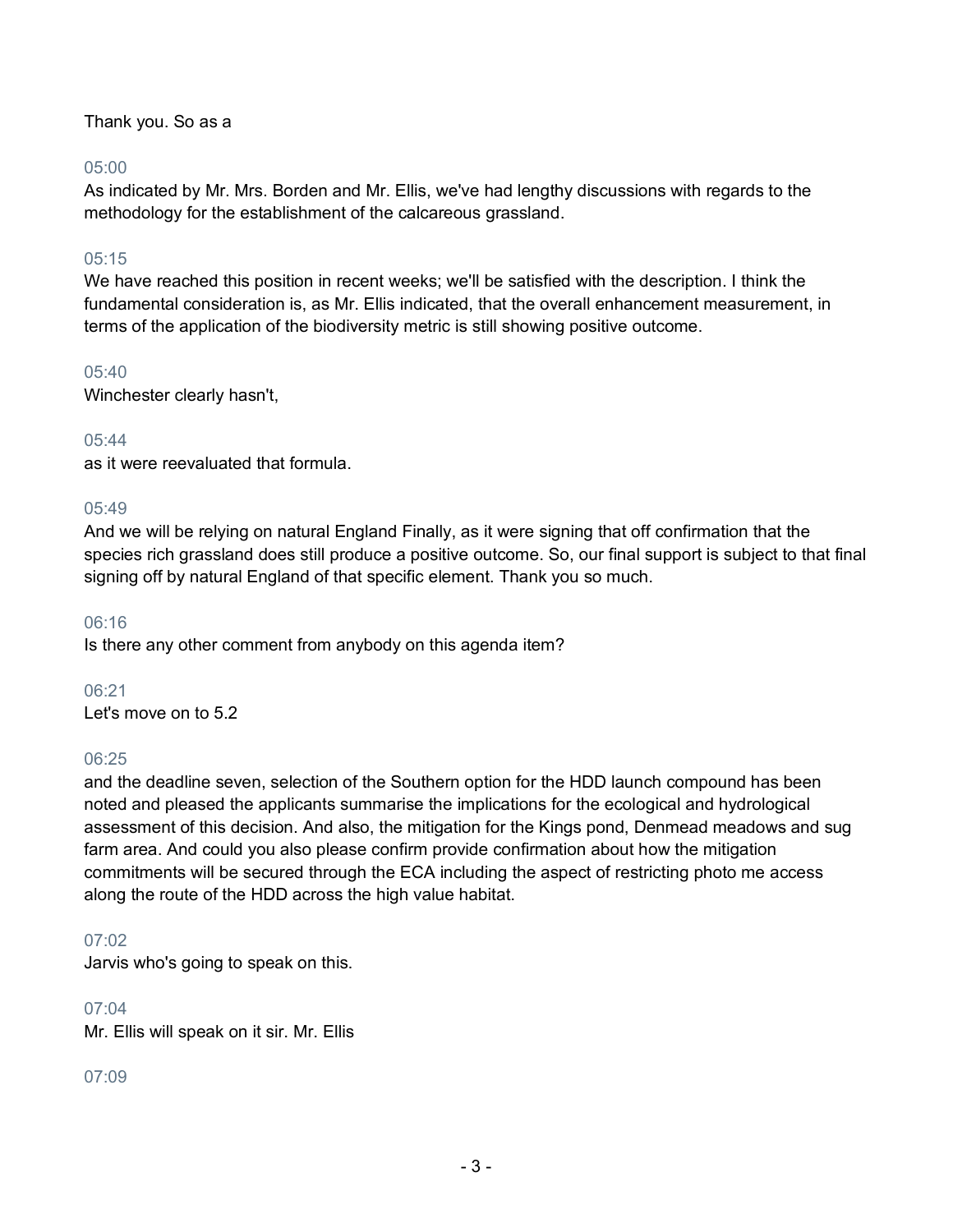Thank you, sir. So, the conformation of the seven option of the launch compound at deadline seven involves placing the compound south of Hamilton road. So, the onshore cable route will therefore pass underneath part of Denmead Meadows by HDD to the reception compound to what we refer to as field 13. And, as with the northern option, the southern option also avoids so far Meadows site important for nature conservation. However, most critically are now avoid what we refer to as field three, which lies out of the sink designation was considered to consist of Lola Meadow habitat, which is a habitat of principle importance. So therefore, there was a notable positive change that there'll be no residual impacts on that habitat within field three on the population of green winged orchid which is known to be present in that field.

# 08:00

And obviously, the proposed mitigation that we included for that field, including to removal and replacement will now not be required. And I can also pass comments on the query on the hydraulic hydrological assessment. And as a result of that selection, yes, you can briefly please yeah confirm under implications. The assessment undertaken within ES chapter 20, which is surface water and flood risk does not change as a result of the selection of a seven option, as both locations have similar receptors, and a low risk of flooding. And the outline principles the management of surface water and flood risk including pollution prevention measures, which should apply to both locations are secured in Section 5.7 of the outline onshore camp

### 08:50

does not change now there's confirmation we're using the field south, which I believe is a five minutes standoff between the chalk and the HDD will remain. And the HDD compound will be situated on the superficial head deposits of the lung with good geology. So and it was critically the minor change in the length of the HDD here will make no difference to the assessments, as groundwater seepage measures will be in place.

### 09:15

And it just cuts out briefly though, I think I bought all of your points on that. Thank you very much.

#### 09:22

In terms of

### 09:24

now going south of Hamilton road, Mr. Ellis, you'd be getting into having more impact on field 14. What's your what's your view on the impact on Phil 40 in terms of its value and what mitigation will be put in place now. The field staff have 14 or poor ecological value they've been surveyed and as part of our botanical assessments and they are limited ecological value, obviously will be effects on hydro there but that no, no habitats or principal importance will be affected at that location.

### 10:00

Okay, we don't have natural England with us today. We do have Winchester. I'll go to them shortly.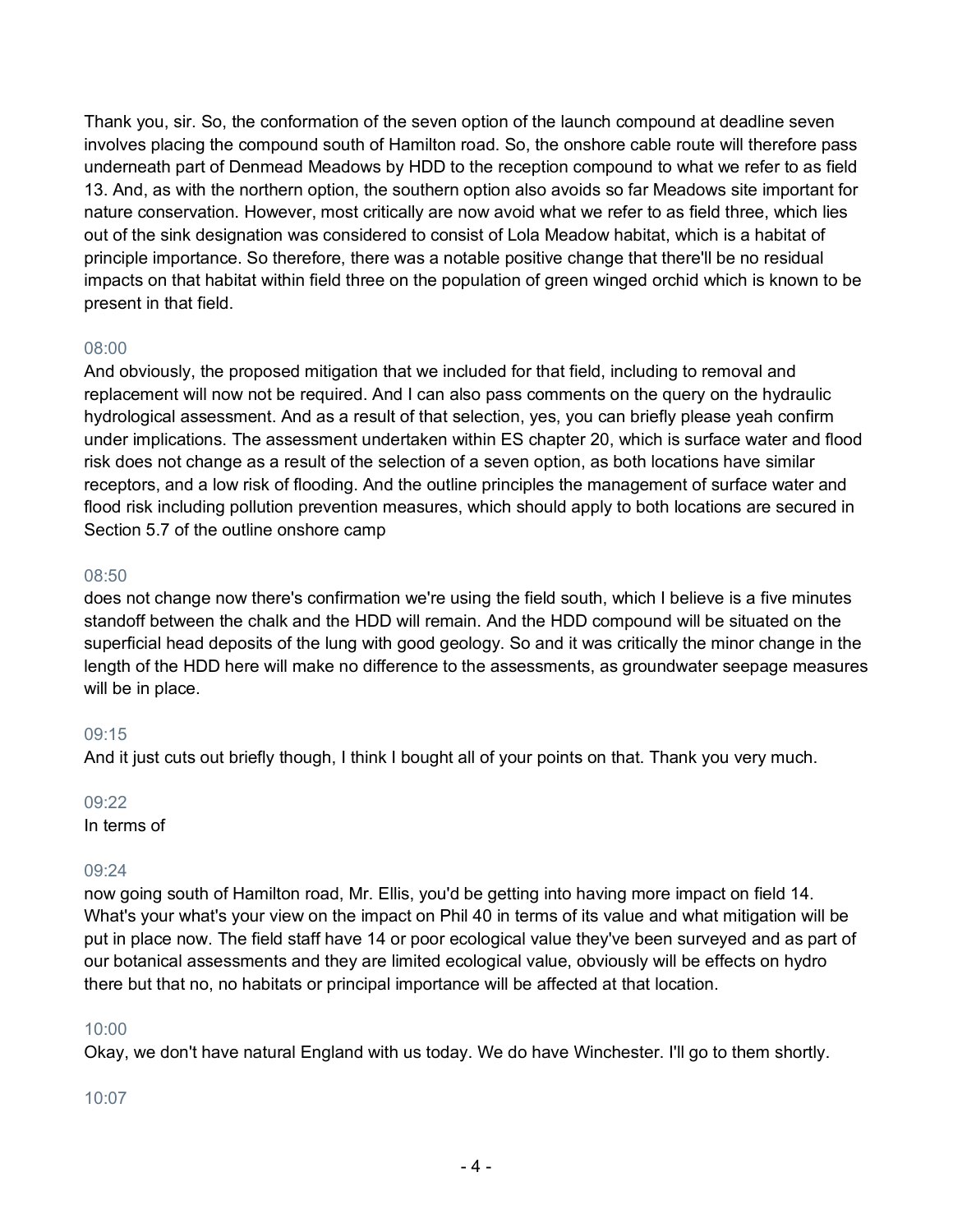Have you been in discussions since this decision has been made in natural England? And you know what their view would be on this? We do have actually a deadline seven response from them. Yes, seems to express some concern that there's still some damage to priority habitats in field eight.

# 10:24

And as well as the restoration potential of field 13. Do you have any comments on those? I do. So yes, we have held discussion last week with natural England as well as with Winchester City Council.

# 10:36

Firstly, they support the move the move South Hampton road, and they have that. And secondly, they have expressed their concerns on the mitigation proposed for food at least until 13.

# 10:49

So, as part of those meetings with both parties, we've just amended on developed mitigation strategy, and we've revised that and those discussions are now in advanced stage. And we've proposed

# 11:05

a list of mitigation measures for particular field 80s, but also field 13, which would involve cutting storage to grant protection storage of sub soil,

# 11:16

use of low ground pressure machinery, replacement soil structure, collection of the application of seed mouse when Denmead meadows and management of those fields. One of the natural England's original concerns regarding mitigation, we propose that field three was the length of time that the terms will be stored for

# 11:36

for the storage of turf field, at least we can confirm that will be for a maximum of three weeks, which would meet naturally as concerns on that matter.

# 11:47

And thank you, and, but he worth mentioning that

# 11:52

Winchester City Council's deadlines, seven see submission and accurately reflected our discussions on this matter, but that they have three aspects they highlight for further discussion to meet agreements. And the first of which was the request for a pre-construction survey, which were amenable to and can agree to the second third points involve mitigation for the access road and control of management and they are still in discussion, but we're hopeful we can find Winchester City Council for comfort as required for deadline Ace on those matters.

# 12:27

Thank you. So in summary, it sounds like you aiming to take on board the advice that's been given by Winchester and natural England, which days are we likely to see that in the examination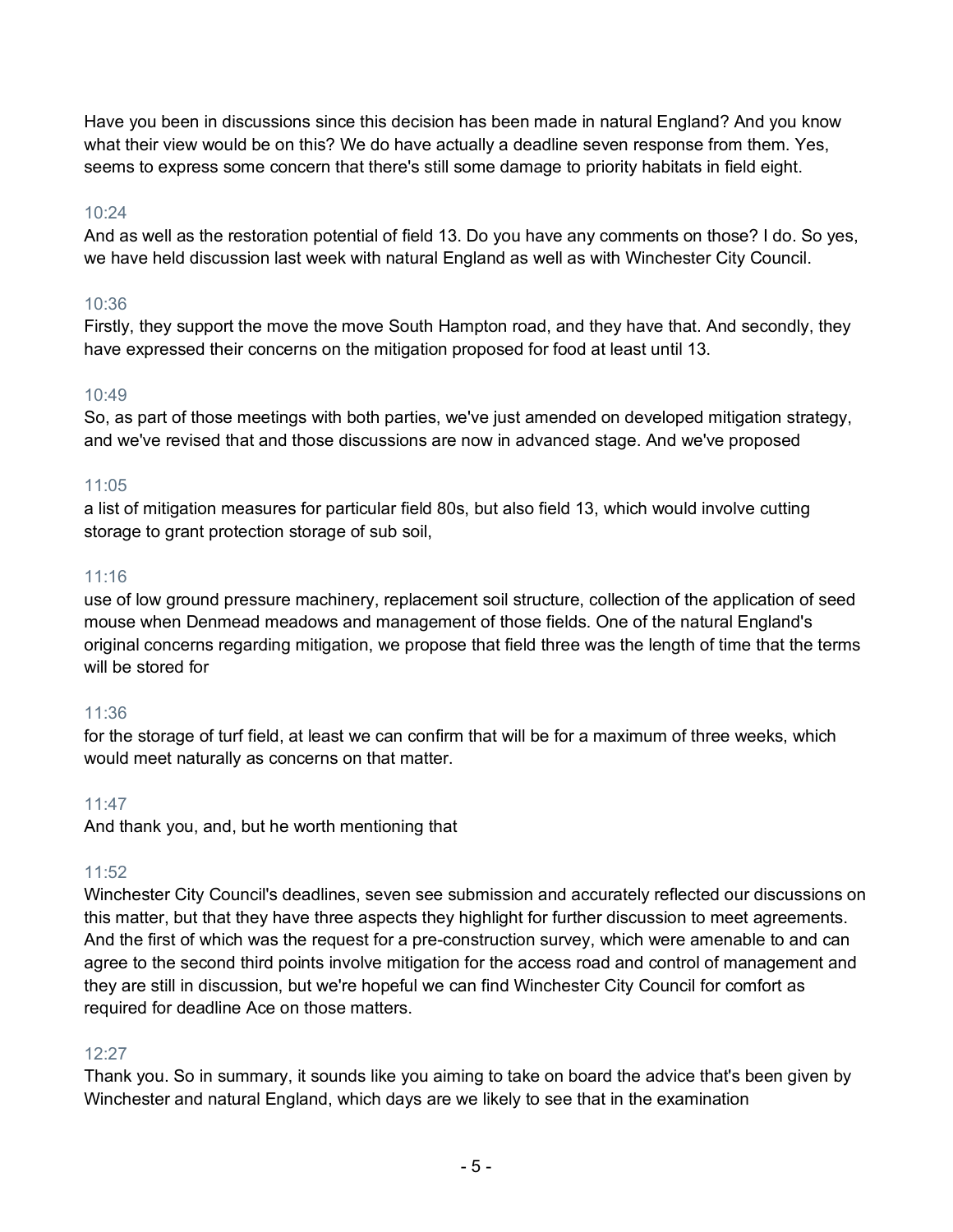as they they were advanced stage and we would we will certainly be hopefully finalised by deadline. So

# 12:48

if we can't see it by deadline, it is unlikely that it's going to be taken into account. So I would prompt you to do that, if at all possible, please, we would make all efforts to do that soon. Yes.

# 12:59

Mr. Cornwell, did you wish to come in on this? Oh, Mr. Smith.

# 13:06

So I've just mentioned some insert. And then if Mr. Smith's got any view he can come in. I wonder whether Mr. Elise may be able to update us on the third point we raised in our deadline 70 comment, which was clarification on the degree of control or influence the applicant would have on the management of the ground for the five years after field.

# 13:33

Eight East is reinstated.

# 13:38

Clearly from from our perspective, it's quite fundamental that the works for the reinstatement because I believe the applicant is talking about

### 13:50

management phases in years, one, three and five, over a five year period, that they those actions can lead into management directions.

### 14:04

And there was some question during the last meeting we had with Mr. Ellis, whether the company was indeed going to maintain some degree of association with the landowners for the length of time to enable them to influence how the landowner did in fact, monies the land. So an update would be appreciated now, if one is available. Okay. Thank you, Mr. Coleman. I asked Mr. s respond to that shortly. Was there anything you wish to add Mr. Smith?

### 14:35

No, thank you, sir. You got point that I was going to make that Steve just made now. Thank you. Thank you very much. Mr. Ellis. Is there any response you can give today, or will that be coming in at deadline eight? It will be a deadline. No, but I think that's the most we do understand Mr. Cornwall's. Mr. Smith's concerns on this and we'll prioritize those, and to get that resolution as soon as we can.

### 14:56

Thank you very much. Are there any other points on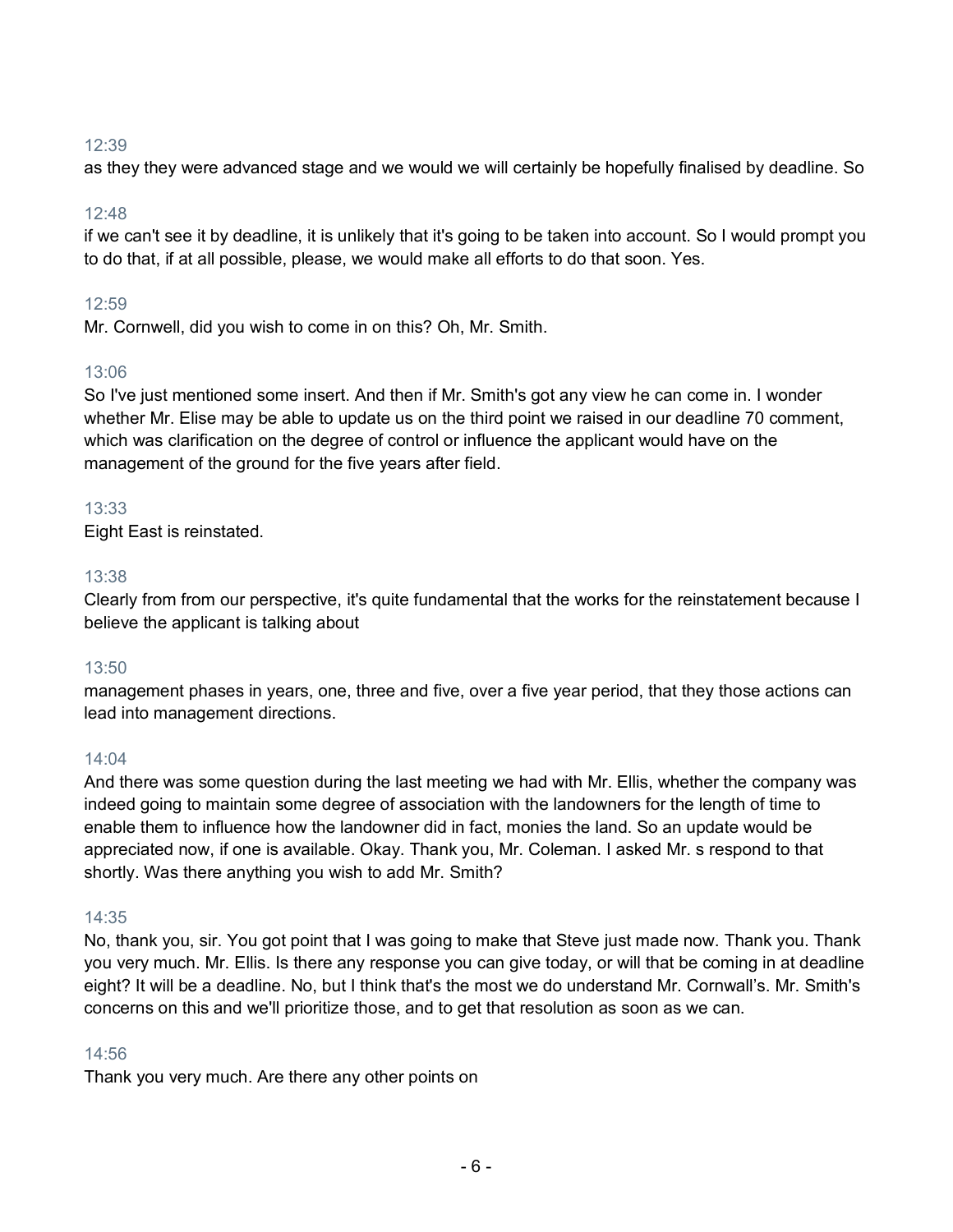# 14:59 clarifying

15:00 Just on that point.

# 15:03

Thank you, sir. It's not the proposal of the applicant to seek to acquire this land for a five-year period to provide an enhancement, to care. What we're seeking to do is mitigate our impacts by putting down suitable mitigation measures and replacing the sort of ecological habitat as is appropriate and relying on temporary possession measures to carry out aftercare surveys and updates through years one, three and five, and that we're not looking to dispossess the current landowner of the land for that period, because it would not be justified to do so. So, thank you for that clarification is useful.

# 15:40

Does anybody else have a comment on the 10? made? item?

# 15:47

Anything from the parish Council on that one?

# 15:56

Sir, if I may, I would just like to say it's Paula Lankford Smith from Jimmy parish Council. And we have been liaising very closely with Stephen Cornwell. And he has represented our points in the hearing today. Thank you very much.

### 16:10

Again.

# 16:14

Come on. Yes. Yes, thank you. So, I just wanted to come back on two points. One is we've never suggested that the applicant own the land, a Denmead meadows, simply that there must be some mechanism through which they can influence how the landowner manages it. If, for example, a week after the tariffs are relayed, he brings cattle onto the site, they could potentially destroy the bedding down of those tariffs over grazing, it could be new to the surface and frustrate the reinstatement of the ground. And it's issues like that the word concerned need to be embedded in the process.

### 16:56

Understand that Thank you for calling the point. My other points are related to the and I'm not sure whether Mr. Ellis did address it.

# 17:05

The question over the access rights across the land, I believe this arose from an observation we made on the lands plan that was allowing access in a north south direction through the meadows. And we'd raised with the optical the concern that obviously, the range of options in terms of access. So I think is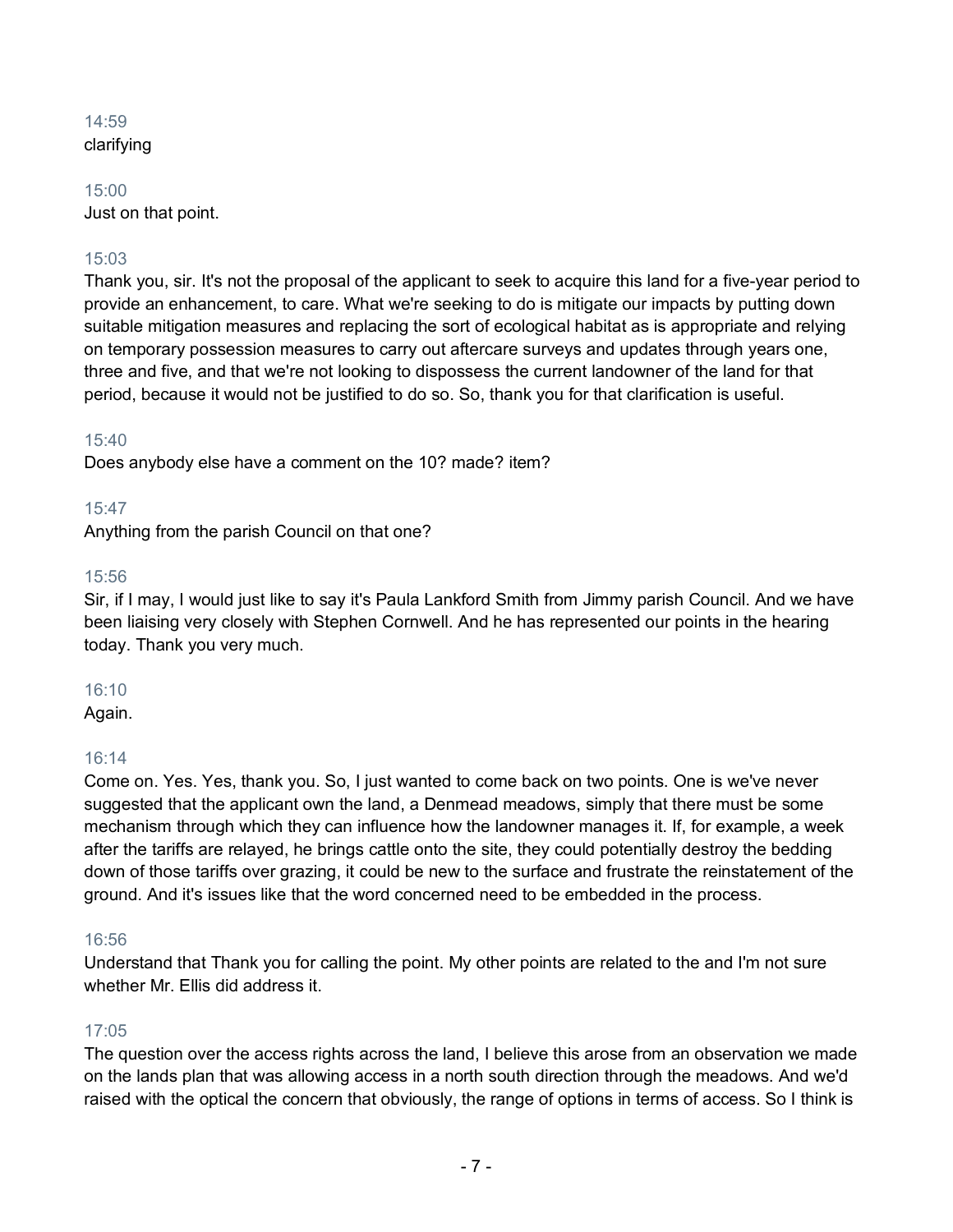the statement of reason that that were available, ranged from taking a vehicle onto the site through to pedestrian and we were looking for a limitation on those rights, which I believe may have come up when the discussions on the allotments in Portsmouth raised the December hearings. Thank you. Thank you for that reminder, Mr. Palmer and Mr. Jarvis that there's a statement in some of your most recent submissions, which say that access across this sensitive area will be by foot only. Are you able to tell us how that will be secured? Yes, that commitment is secured through the outline onshore construction environmental management plan, therefore will be encapsulated in the construction environmental management plans for this area. It's at paragraph 6413 is the CMP sir rep 7032. And if I may so just to briefly address the first point at risk to corpsman around what the current landowner may choose to do with the land. That is as it is now and as it will be in the future outside of the control of the applicant. And quite simply if the landowner chooses to use the land in such a way that's completely lawful and up to them to do so then there's very little that the applicant can do to prevent that. And the purpose of acquiring the DCR is not to place limitations on landowners

### 18:49

understand, Mr. Jarvis Thank you.

#### 18:52

Anything else on Denmead Meadows?

#### 18:56

Nothing heard there. So we're going to move on to agenda item 5.3.

### 19:01

This is a deadline seven natural England has drawn our attention to a bird refuge for Brent geese of Milton common and apparently the possibility of a secondary coming forward. From the messages we have from natural in this appears to be drawing on information provided by Portsmouth City Council. Can the examining authority please be appraised of what these areas are where they are the level of usage by Brent keys and the implications for the HRA and the proposed winter working principles. Can I start with the applicant?

### 19:32

Yes, I'll respond to this. Okay.

### 19:36

And so, I'll start by providing our understanding of the existing planning position or rather the existing position at the Milton common and then we'll also go on to setting up what positions with regards to the winter working principles. So, based on the observations of recent site visits, which has undertaken on the 12th of February, it's concluded that there has not been a bird refuge established on mills in common the morning

### 20:00

has not been evidenced that the provision of a bird refuge on Milton common can be successfully established and there exists no expand planning permission or management plan in relation to Milton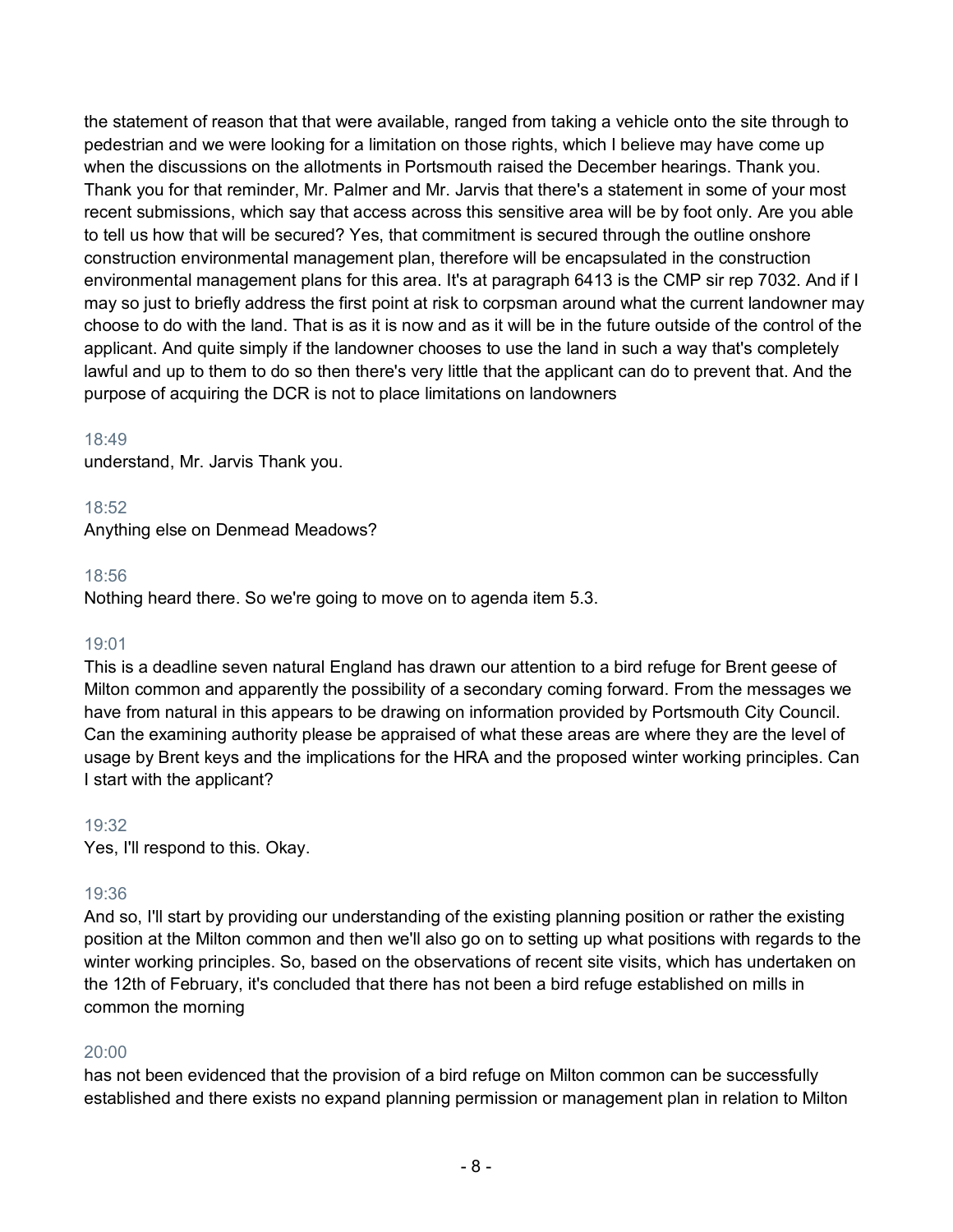common in relation to such areas being established on the 20th of February 2020. City Council for planning permission for the development of phase four B of the North Pole Sea Island flooding coastal erosion management scheme. The development is being undertaken by Portland city council is Solon coastal partnership faceful b as with previous phases of the scheme was subject to EIA and HRA assessment. Condition 11 of that Planning Commission provides that prior to any work or preparation of land, commencing in relation to compound six, to be cited on sites with reference p 23. are a detailed management plan, which includes appropriate mitigation measures and the interpretation for the offsetting site shall be submitted to and approved by the local planning authority? Imagine that management plan shall include details of the timing within the compound, or details of the timing within which compound six will operate. Detailed methods to habitat reinstatement, including the turf competition and management measures plan showing the extensive compound six and extensive habitats in Statement of Purpose parties responsible for these measures, and the compound reinstatements you'll be slowly undertaking in accordance with such a proof management plan. On the sixth of March 2020, East Solon coastal partners submitted an application to discharge condition 11 amongst others, a construction environmental management plan and biodiversity mitigation Enhancement Plan proposing the creation of two offsite refuge areas to compensate for temporary habitat loss impact on land use by overwintering dark bellied Brent geese and waders to feeding and roosting was submitted on the 13th of May 2020. Following a review of the condition discharge application in the application documents for the Planning Commission available on the council's planning portal, Herbert Smith Freehills, LLP submitted an objection to the condition discharge application on behalf of the Quint limited the applicant. The objection was made on the basis that no loss of habitat of course, like p 11, whether temporary or permanent, was permitted by the Planning Commission. And so such a loss could not justify the refuges. No permanent loss of habitat of course, ip 23 was permitted. And so there was no justification for the creation of permanent refuges through the biodiversity mitigation Enhancement Plan. The establishment of the refuges, whether temporary or permanent, had not formed part of the measures set out in the environmental statement or habitats, regulations assessments, and so they had not been the subject of adequate assessment or public consultation during the application for the planning permission. And the temporary impact of compound six on course ip 23 are could be avoided by the annual reinstatement of the habitat. And so there was no justification or appropriate assessment for the provision of offsite compensator II measures in respect of the same time between the 14th and 27th of August 2020. Esalen coastal partners submitted version two of the construction environmental management plan and biodiversity mitigation Enhancement Plan. Neither document reference the refuges they had been removed. The construction environmental management plan confirmed that compound six would be reinstated annually to avoid the temporary habitat loss of course, likely 23 are therefore there is no management plan in place for a bird refuge at Milton common at this time. On the 28th of August 2020. The council responded to the objection. This response referenced several documents relating to the refuges forming part of the application for the Planning Commission, which had not previously been available to the public through the council's planning portal, and has been uploaded after the 14th of May 2020. The Council's response stated that he solak coastal partners submitted further documents to the accounts on the 11th of December 2019 prior to the grantor Planning Commission, including details of the refuges, and that the council considered the additional details provided was sufficient to assess the environmental effects of the development and that the refuges were appropriate assess mitigation and not compensated measures into the habitats regulations. Because the impact on the SBA is indirect. On the ninth of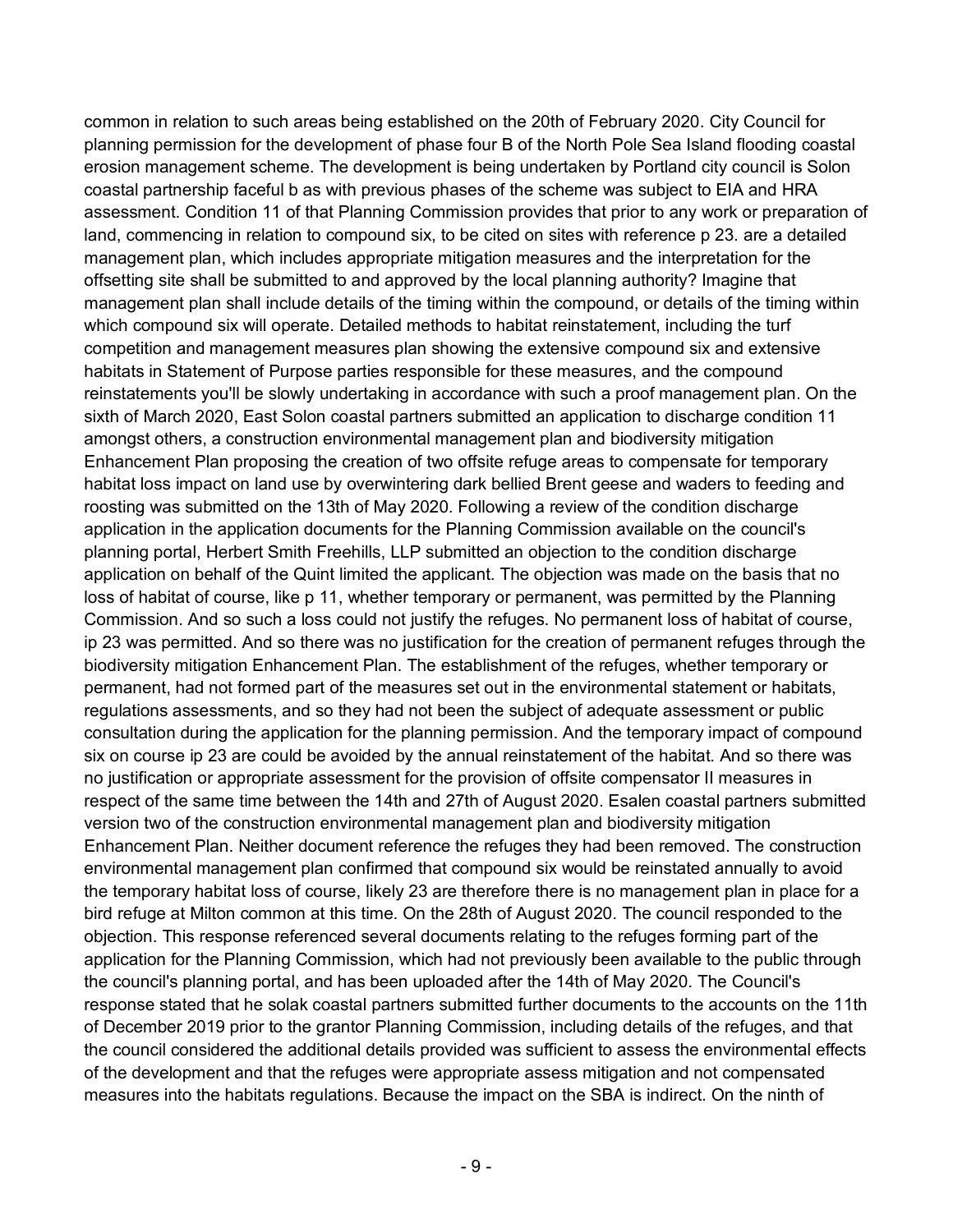December 2020. The council approve the conditional discharge application for all of the conditions included in the application other than condition 11. The approved documents and the objection has all subsequently been removed from the council's planning portal without any explanation as of the 11th of February 2021. No further application has been made by solar and coastal partners to discharge condition 11 at the Planning Commission and approved details of the bird refuges. No independent planning application for the creation of refuges is revealed by the map search on the council's planning portal. The approved construction programme in the construction environmental management plan provides for the initial setup of compound six on the first of April 2021. So after the winter working restrictions have subsided, even if compound six was not de-mobilized and reinstated by the 30th of September 2021. In accordance with the approved details, no habitat loss impacts would occur until winter 2021 at the earliest. Despite the response of the counsellor to the objection, it is considered to be muted.

### 25:01

Sorry, sir, have I?

### 25:06

Can you hear me sir? I can hear you now. Yep. Follow through, I haven't touched any bits and

# 25:12

I'll continue with our concerns in relation to the compensator II measures that are proposed. So despite the response to the council, despite the response of the council to the objection, it is considered that the refuges are compensatory measures which were to be which were subject to an inadequate appropriate assessment during the grant of the planning permission. The potential adverse effect upon the sta is caused by the retention of compound six on call site page 23 are during the overwintering period. The effect is not avoided or reduced by the creation of alternative habitat on Milton common. In addition, the positive creation of new habitat is generally considered to be insufficiently certain to be treated as mitigation. In order to rely upon the refuges. escp should have been required to demonstrate the absence of alternative mitigation. In the circumstances, a clear alternative to avoid the impact was available, as escp had already assessed the removal of compounds each winter as being effective mitigation. The effectiveness of the annual removal of compound sticks was accepted as appropriate by natural England who notified the Council of this on the first of December 2019. But it concurred with the assessment conclusions, providing that all mitigation measures outlined in the shadow HRA are appropriately secured. Those measures were the removal of compound six during the overwintering period, not the establishment of bird refuges on Milton common. There are two particular issues which were insufficiently addressed in the assessment of the refugees such that the use of the refugees by frankly, cannot be considered sufficiently certain to treat the refugees as mitigation measures. The current recreational use of Milton common makes the location of refugees unsuitable. The council appears to have accepted estps assessments of the size and shape of the refuges would prevent recreational disturbance which is stated would only take place at the edges of the refuge, leaving the geese undisturbed at the centre of each refuge. However, no assessment is made if the regular use of Milton common by dog walkers with dogs off leash or the fact that aerial impacts of Milton's aerial impacts with Milton common and the plans included in the adopted Milton common local nature reserve restoration and management framework show that the refuges are bisected by the existing network of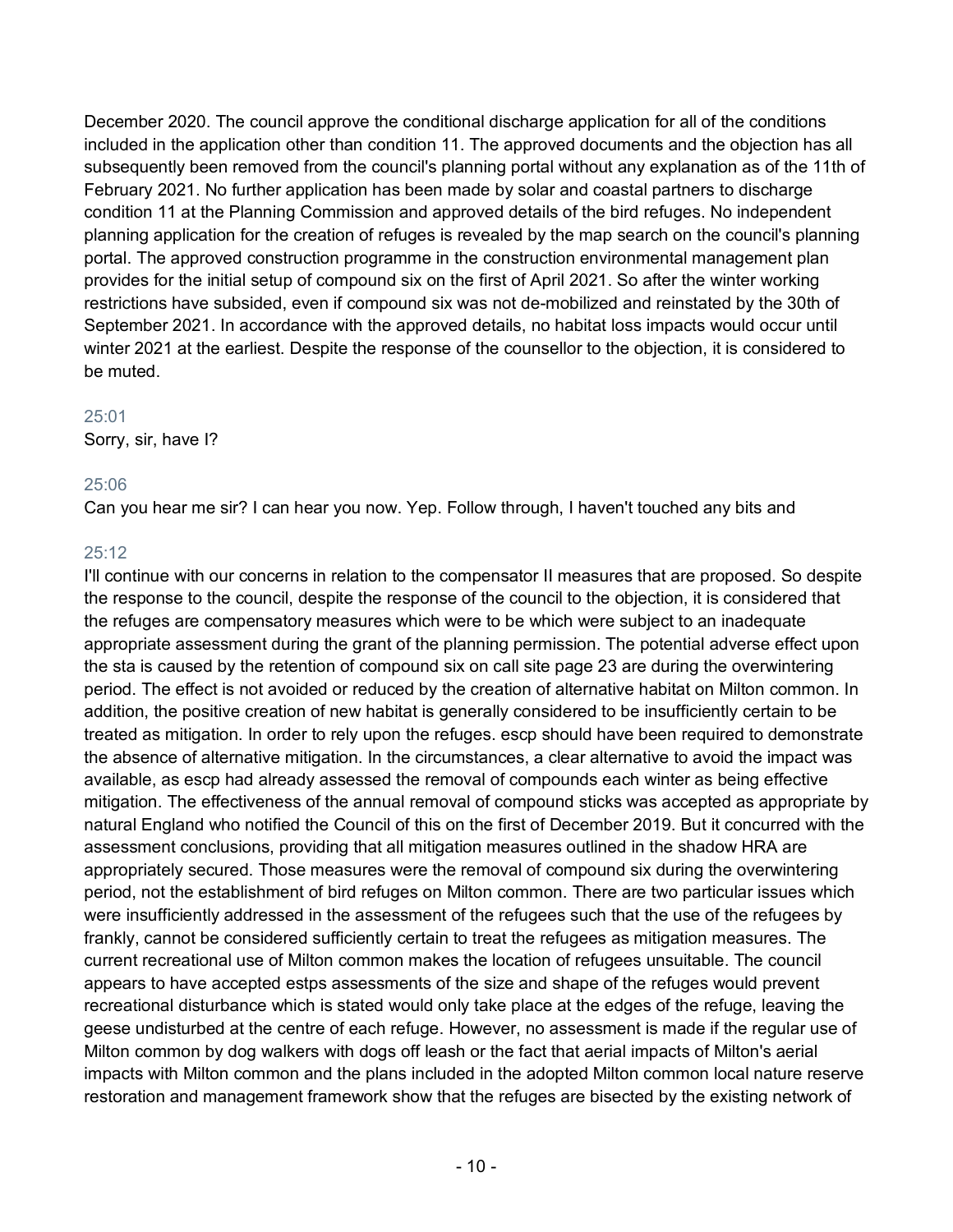paths across the site. The adopted management framework describes off the leash dog access as being an important feature of the comment on one of the objectives of the management framework is to ensure that the needs of dog walkers are sympathetically accommodated and proposed that the most suitable area for further habitat for the use of braincase at Milton common would be a strip of land on the northern boundary of the common, which was on grass land, which is rarely used for recreation. The historic use of Milton comments as landfill was not assessed by escp or the council. This superseded sorry, the superseded draft of the construction management plan submitted by SAP in March 2020 noted that existing shrubs and other obstacles to knowing would need to be removed from the refuges in order to create sward for the geese. However, the adopted management framework for Milton common describes how the historic use of landfill to reclaim the land means that mechanical maintenance of grass is extremely difficult, and management with hand tools only is usually required. Further to the information submitted deadline. 70 applicants has attended millson comment on Friday the 12th of February 2021 to further understand what may have been established. In summary the findings is that site visits are as follows. signs have been erected which purport to establish the southern refuge. No such signage has been erected in relation to the proposed norm and refuge. No fencing or barriers of any kind has been erected in relation to the seven refuge. So, the area remains open to extensive disturbance, noting it is bisected by the existing network of paths across the site. There were no geese present within the area, with it being observed that extensive dog walking was ongoing within it and next to it. geese were however observed to be present in the STP BGS functional link site with reference p 23. are from observation the grass sward despite signage stating otherwise, with wholly and managed and clearly in part over the five-centimeter maximum quoted on the signage. photographic evidence to support this position will be provided as part of the applicant's deadline a submission based on the observations of the scientist it is concluded that there has not been a bad refuse established on the ocean common. Furthermore, it has not been evidenced that the provision is a bird refuge on Milton comm and can be successfully established and there exists no planning permission or management plan in relation to Milton comments in respect to such areas being established. As a consequence, the applicant does not consider that there are any implications for the HRA undertaken for the application, the HRA has assessed all properly established functionally linked habitats sites and protections through the winter working principles. And they are provided in relation to the despite what I previously or what I just stated. The applicant does recognize the task the XA has to address in reporting on the HR

# 30:00

All right and confirming its legal robustness. And therefore should the bird refuges on Milton common at some point in the future be lawfully established and properly managed, so as to provide functionally linked habitat, when to work in principle, one would by default, apply in relation to them. And therefore, adequate mitigation is already secured from an HRA perspective, albeit it's not considered it will apply to these areas, because as I've clearly set out, no such refuges have been established. Thank you, sir.

# 30:30

Thank you, Mr. Chairman. This is a lot of new information for us there. I assume that's coming into, as you mentioned, deadline eight, is there any possibility that could come in earlier?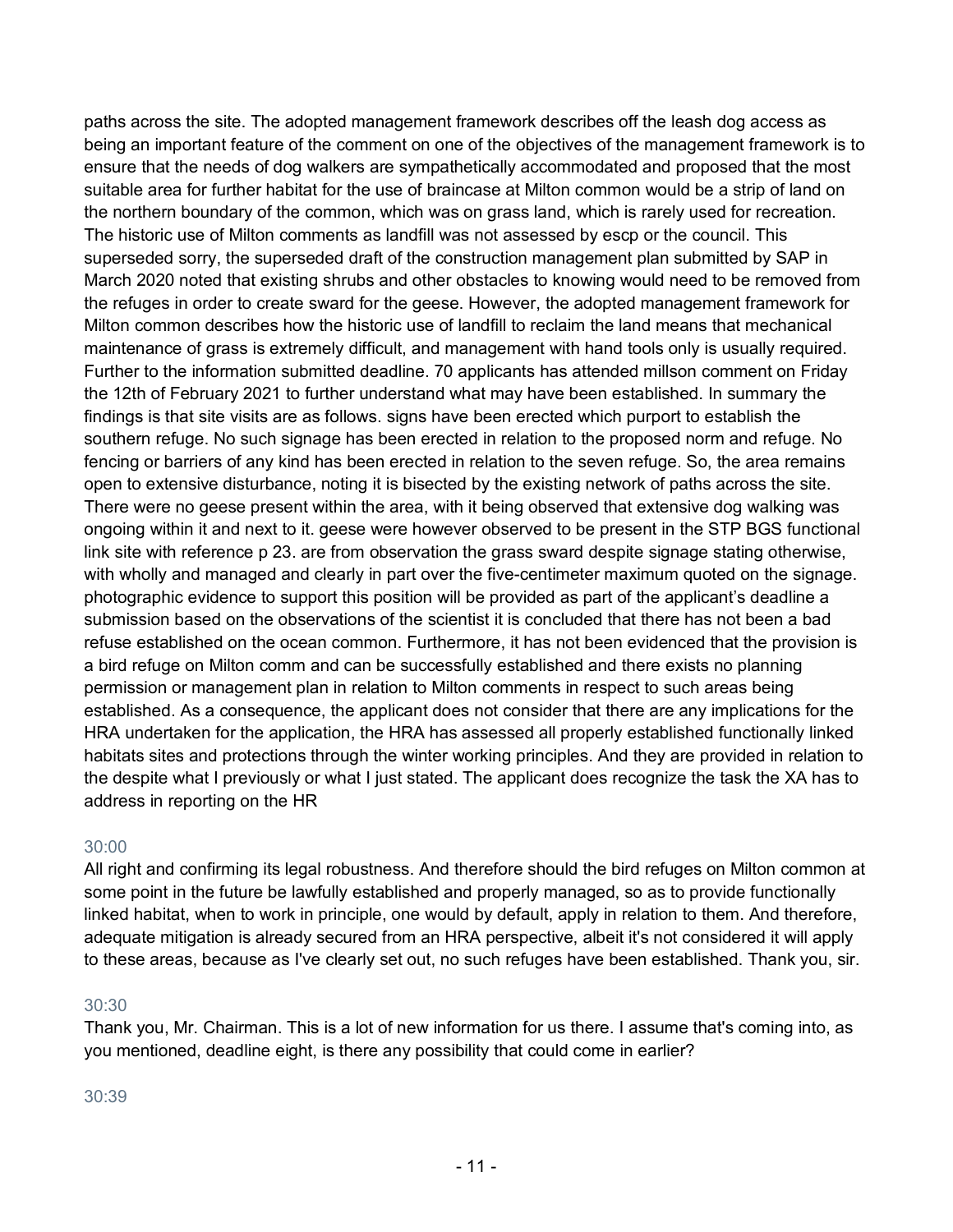# Yes, there I can arrange for that to

# 30:42

include details of the planning consent. You talked about the conditions you talked about?

# 30:48

Yes, I can provide you what I've just read from a copy of our objection, a copy of the council's response, how many photographs at the most recent site?

# 30:58

Thank you so much.

# 31:00

And I think your conclusion was, should this become properly established and lawful? And he would simply amend things to instigate when he went to work in principle one in that area?

# 31:12

Yes, because of the way went to work in principle one is drafted. It's not specific to the science, it identifies the types of sites that it applies to, and therefore should it be established, it would, by default apply, because it would be caught by that winter working principle, and said, Thank you.

# 31:28

And

# 31:30

your team wish to come back on this?

# 31:34

Well, sir, I think in very short order, because clearly, it'll be important to go through the written record of what

# 31:44

Mr. Jarvis has just said, would be to emphasize the last part, which is probably the most important part, and which you asked Mr. Mrs. Jarvis about, I'll just turn to Mr. McGuire see if he wants to add anything at this stage.

# 32:03

Could you speak up a little for us, please? There is a management plan for Milton common it was referenced by Mr. Jarvis, published in 2015. However, I'm slightly surprised for Mr. Jarvis. His lengthy submission, especially this very late stage in the process, appearing to want to introduce challenging a decision that possible city council has made on a different scheme. This is a matter raised by natural England highlighting sites that are designated within the brain case management strategy that we have across the sonant that there are known sensitive sites, those known sensitive sites are referenced within the applicants, HRA and the winter working principles will apply to them. And the necessary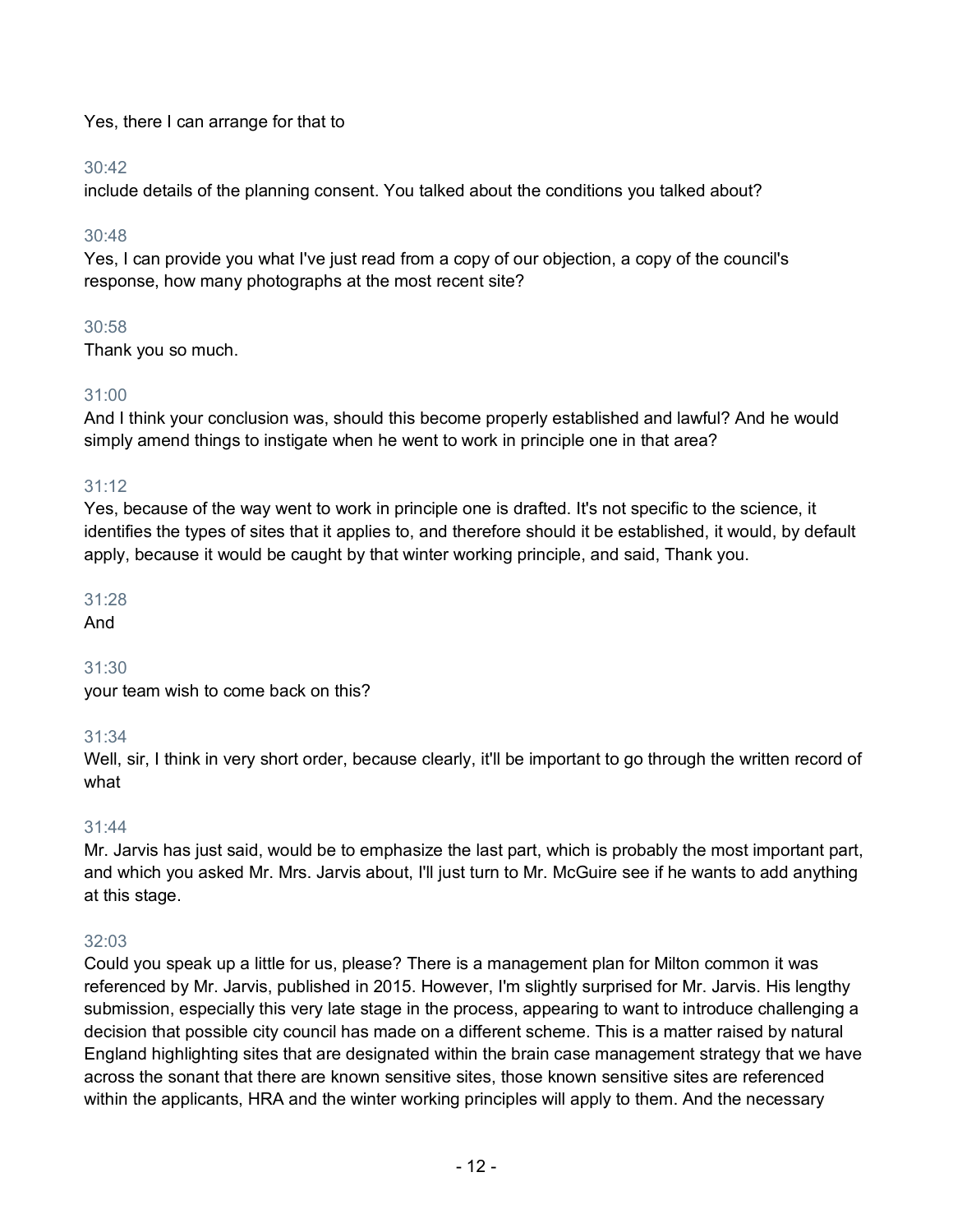control will be exercisable through the SEM. So, I'm not sure the issue is as significant as perhaps being pretended to, to raise it. There are large areas where the council has had and continues to have over half a decade intention to manage Milton common for the benefit of bankies. And if those Frankie's are either lawfully encouraged onto the site, or indeed, as his case, recology, they turn on their on their own. Clearly, that will be something the applicant will have to manage as part of this and in accordance with the principles that are well established to ensure there is no interference with overwintering birds. So we're not particularly concerned about this as policy council, we would, of course, require that the current status of habitat across the whole site, especially Melbourne common, is properly considered as and when the applicants submit their sense for the relevant pieces of work. That will obviously change as is the case in all ecological circumstances. But the principles laid out for winter working, are well established and have been agreed with naturally when which seems a robust mechanism to manage this.

# 33:58

Thank you, Mr. McGuire. That's useful information. And I'm sure you'll appreciate this has arisen at the last minute but on the

### 34:05

because of natural England have raised it. And it's not something that's come forward before from any party. We appreciate that but to come in at this late moment when it relates to the hrs makes it quite difficult for all of us to go forward.

### 34:17

If you have any further comments, we would appreciate those being submitted along those lines. And it goes who wish to add Mr. Jarvis?

#### 34:25

No, thank you.

34:27

Thank you very much, everybody. for that. It's been very useful.

34:31

I'm now going to hand over to Mr. Wallace for agenda item six.

### 34:38

Thank you very much, Mr. Man. We'll make a start on agenda item six, and we'll take an appropriate break as and when we get the chance. This is about the socio-economic chapter.

### 34:50

A quite a few questions here relating to Farlington playing fields we'll try and

### 34:56

keep to the subjects but appreciate there may be some overlap.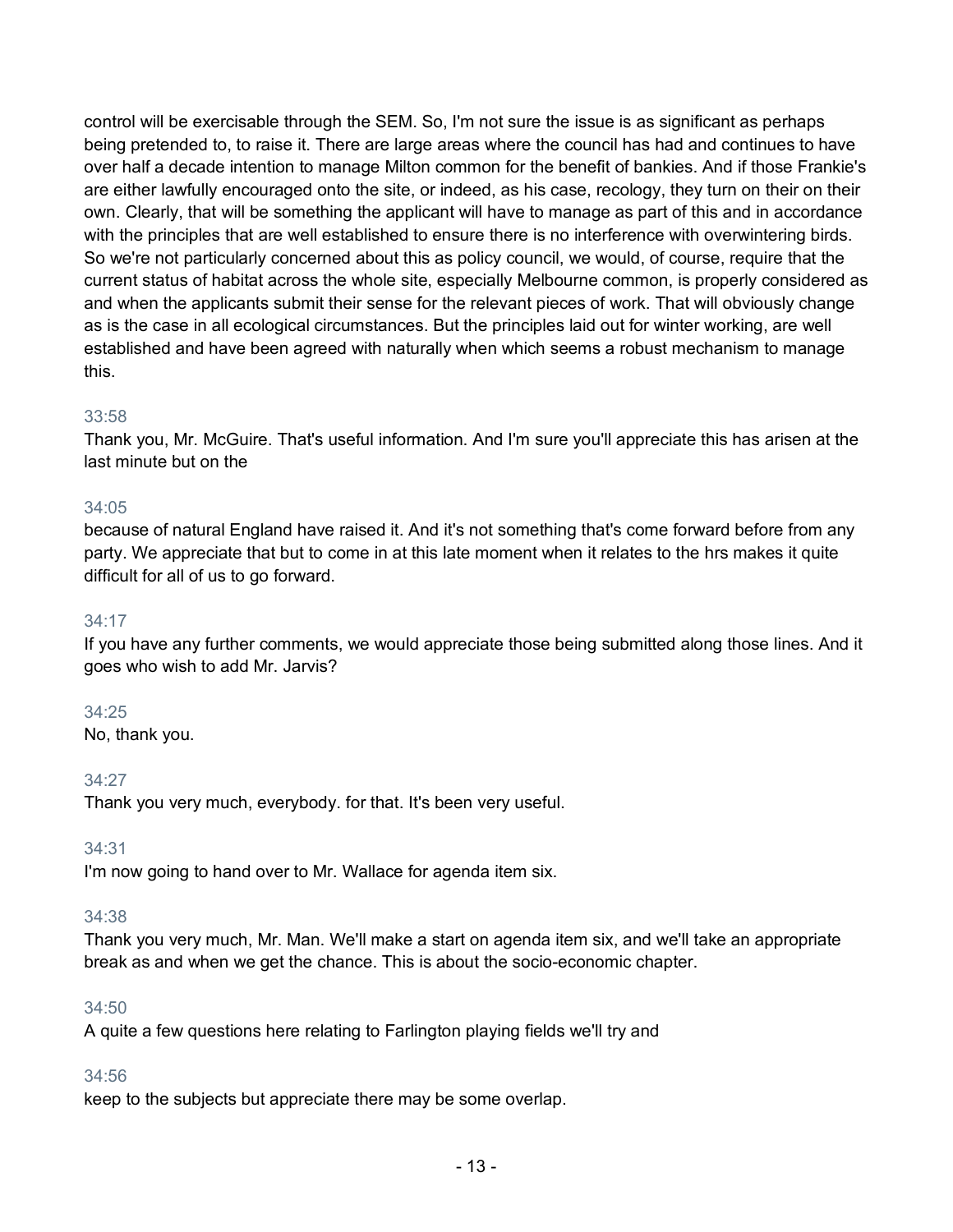We will note that since publication of this agenda, the applicant has submitted a revised framework management plan for recreational impacts. This was received on Friday the 12th of February and was published into the exam library.

### 35:15

The examiner authority acknowledges that their position has changed. And in respect of the questions that we're going to ask, there may have been a change as well. We're conscious that IPS may not have had yet a chance to fully read and digest the contents of the document. But we'll see how we get on a move for written comments of course, to be received by deadline a at the latest. So moving on then to questions six one on the agenda. And this is mainly a question aimed at the applicant and principally in the area of compulsory acquisition style wording here. What position has been reached regarding the amount of land records be taken from Farlington playing fields to allow construction and subsequent operation if the development is the amount of land and the time phases of work upon it adequately secured in the order limits and the DCO Mr. Jarvis?

### 36:16

Thank you, sir. So indicative phasing plans have been prepared for filings and playing fields which describe the duration of given stages of the work, their approximate footprint and associated constraints and these are set out in Appendix A of the framework management plan for recreation impacts. The saving plans has been prepared to demonstrate that it is feasible to partially mitigate the impact through a programme and arrangement of temporary working areas in order to support the dcl application. It is thought that these can be refined during detailed design to further mitigate the impacts within the ordinance. The RCMP will therefore be updated for deadline aims to include the requirement for the contractor to submit a detailed CMP including a phasing plan for agreement with Portsmouth city council prior to the commencement of construction.

### 37:02

I think that probably summarizes both points insofar as the following is indicative. There's no intention to change the order limits because of the detailed design exercise that needs to be undertaken, but it is considered that it will be possible to mitigate the impacts in the order limit.

# 37:17

Okay, thank you very much. That's quite succinct. on that. Just a quick question coming out, I think it is in place to have the framework master plan and there was a statement about the cable, the working cable coder with been no more than 50 metres wide. Can you just explain the interaction of those that that statement and plate to with the with what you just said about the extent of the order limits please? Yes, so we have further two discussions and with regards to the annual favorite particularly with drainage, asked PSC agronomy to look at how we could align the cable routes to have the least damage one of the options is to run parallel in the location shown, which ensures that the drainage will be least impacted if that route is followed. It's not the only route that could be followed will be it does show a preference potentially for route once the contracts combined determines exactly how it is best to construct with the least impact.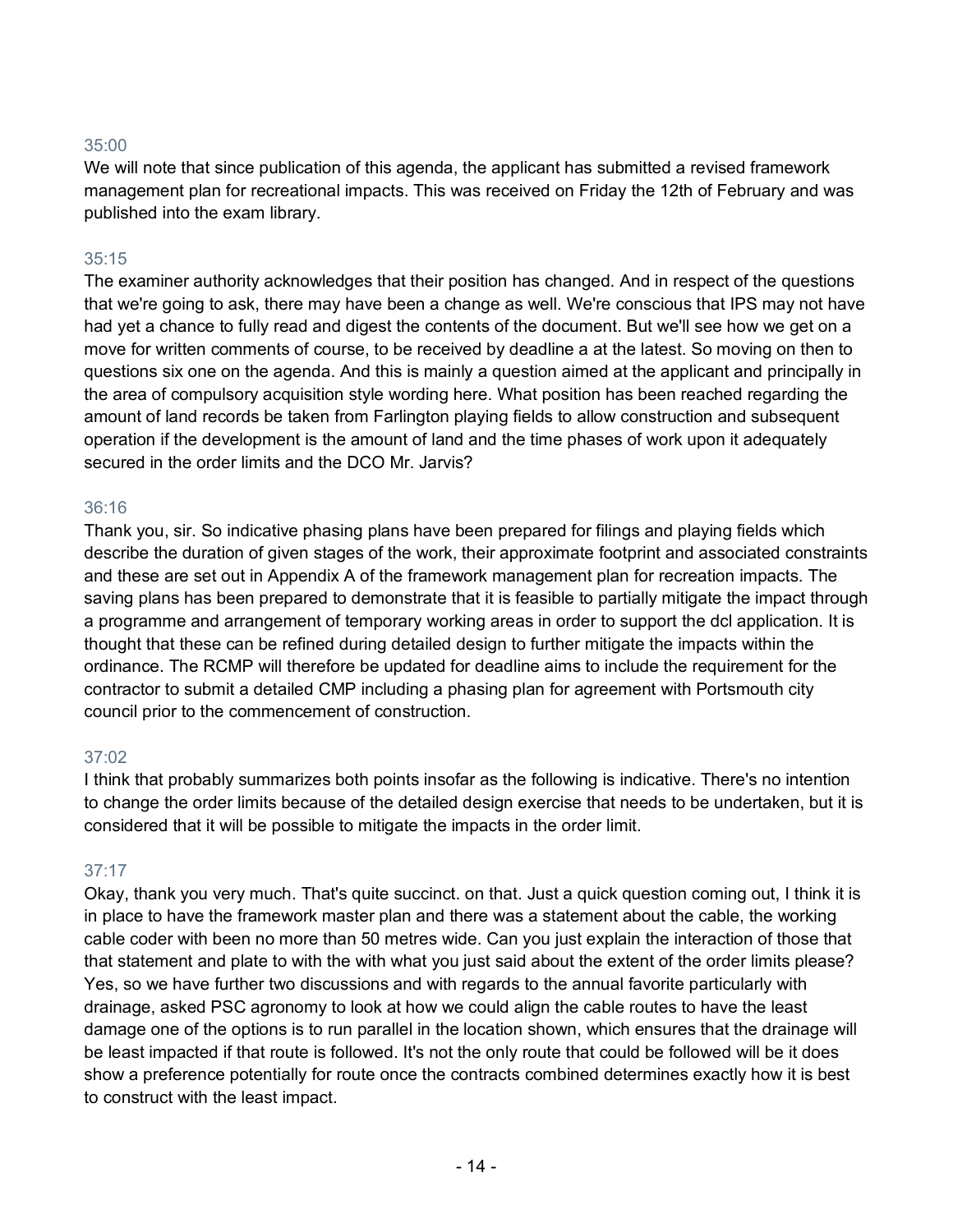As I say, sir, effectively, it will be managed through the submission and approval of a phasing plan and method statement which will set out how the workflow has to be undertaken within the order limits and where the works are undertaken within those areas in accordance with the CMP. Whilst field limits do extend over a wider area with the limited deviation, rights over the areas of land that are not included within that phasing plan and method statement would not be used. And therefore, the powers of compulsory acquisition if that is what's relied on where there isn't voluntary agreement would not extend to those areas which are not permitted to be used in accordance with the phasing plan and method statements approved. Thank you. Thank you very much. Mr. Jarvis. Thank you for that clarification.

### 39:05

I'll come to Mr. Kahuna, Portsmouth, just very quickly on this particular question. Do you have any comments on the amount of land and whatnot there?

### 39:17

Sir, the we're in difficulty to some extent because of the recent arrival of the FM RPA. And I'm very grateful for the indications and the understanding on that basis. So

### 39:31

it may be

### 39:34

helpful perhaps, if this is dealt with, in a fuller response in writing, I'd rather not deal with it orally, simply because there are a number of moving parts on this. And I think also things are evolving, given again, time to consider the FM RPI. So, unless it would be very helpful. I can turn to Mr. McGuire to see if you'd like to add anything to that, but I think at the moment, we're ready

### 40:00

We'd like to hold fast and give you a decent and full response. Okay, I'll see Mr. McGraw wants to say anything first and then I'll come back to both of you at Portsmouth, Mr. McGuire.

# $40:11$

Thank you. So I quite agree, we will obviously need the opportunity to look in detail. The order limit, obviously drawn generously at Farlington. And, as Mr. Jarvis has indicated, and we have little more than indicative solutions presented to it, I would particularly Note however, while we are going through to understand how they propose to mitigate their impacts, there is clearly disruption of playing pitches, what they're trying to do is minimize that disruption. Mr. Jarvis did start his statement by saying partial mitigation of the impacts and by the time he got to the end of his statement, it was mitigating the impact. So what we are trying to understand going through this document, what has been mitigated and what residual impact to playing pitches remains either geographically or temporally, so to speak, so that we can better understand that we've closed we can see there, within the order limits, there are a number of pitches that will be interfered with, and because of the nature of the order limit, so there's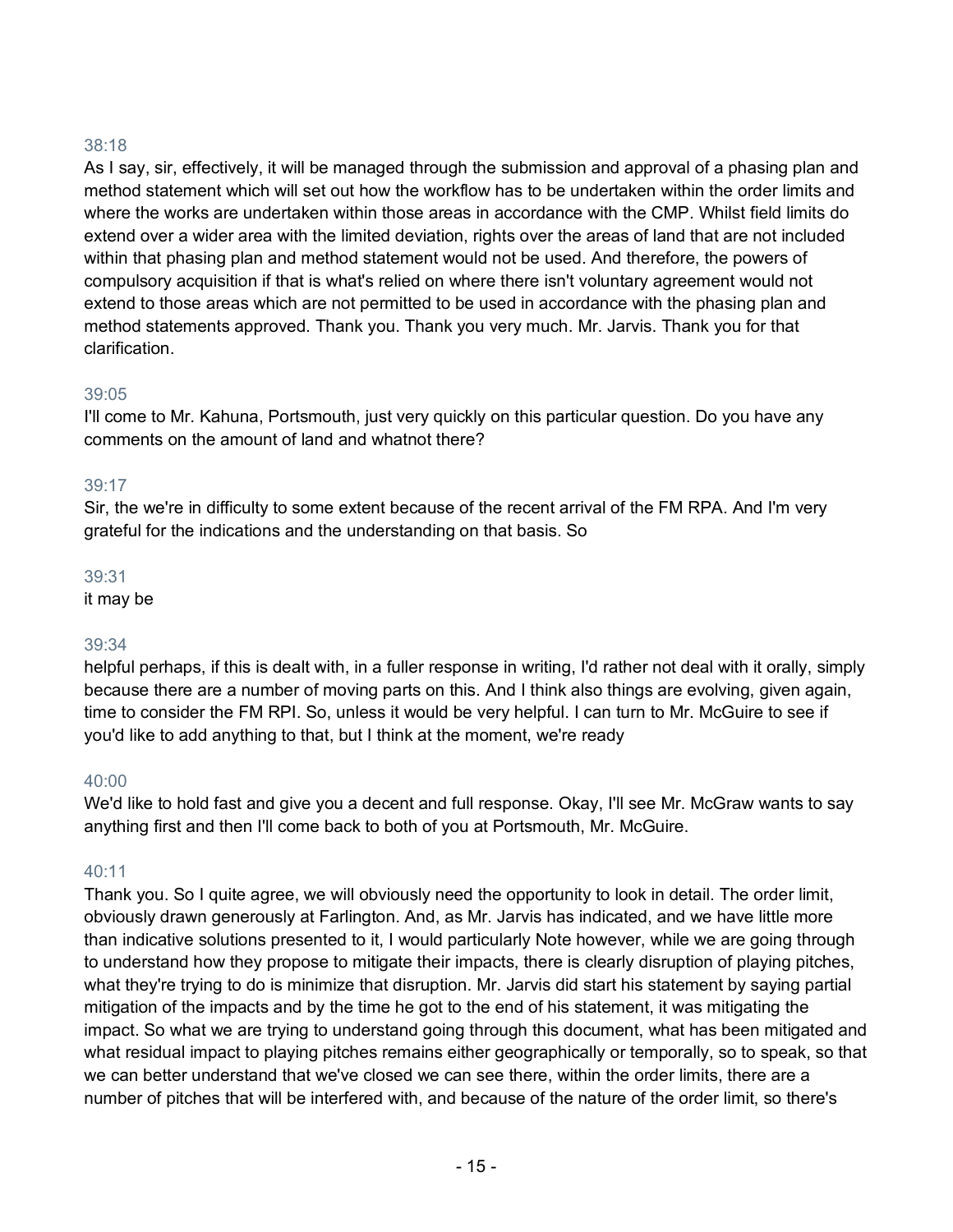only a limited availability to practically mitigate those other than trying to balance and reduce the amount of time they are taking playing pitches out of play during playing seasons. But we do not we do need opportunity to fully understand FM, which we've had for only a few working days.

# 41:27

Of course, yes.

# 41:29

Obviously, one of the purposes of the hearing today is to try and get as much information as possible. I appreciate your position, and that further response will come in writing. In continuing through the agenda, I will continue to ask you about the questions. And if you have a response to give them please do so if you can't respond, then by all means, let us know. But if you could work with what you've got, if you like on the rest of the questions in this section on the agenda, so I can understand the examiner authority can understand the position and Farlington that'd be much appreciated. Before we move on to questions six two, is there anything else? Mr. Jarvis?

# 42:09

No, thank you, sir. Okay, thank you very much.

# 42:14

Moving on, then to questions six to on the agenda. There are multi facets to this question, but we'll take them in turn.

### 42:22

I suspect I know the answer to his first question, but nonetheless, I'll ask it has agreement being reached with regards to the requirements, timescales and quality of reinstatement at Farlington playing fields, including the underlying drainage system? Mr. Jarvis.

# 42:40

Thank you. So the framework management for recreation impact has been updated.

# 42:47

My camera

# 42:50

has been updated and was submitted to courts and city council the XA and Sport England on the 12th of February 2021. And appendix II contains a report on the quality and reinstatement prepared by PST agronomy specialist sports turf contractor. Appendix D is a method statement in relation to reinstatement tap finds and playing fields. The method statement has been produced drawing on the survey undertaken and reported by PST agronomy to more clearly confirm the overarching principles and requirements for the reinstatement that is to be achieved, including the quality of the reinstatement required. working methods have been set out in the method statement and include a number of measures that will be taken to minimize impacts on the existing drainage including protection of ground surface and underlying drainage systems. The installation temporary drainage system when necessary,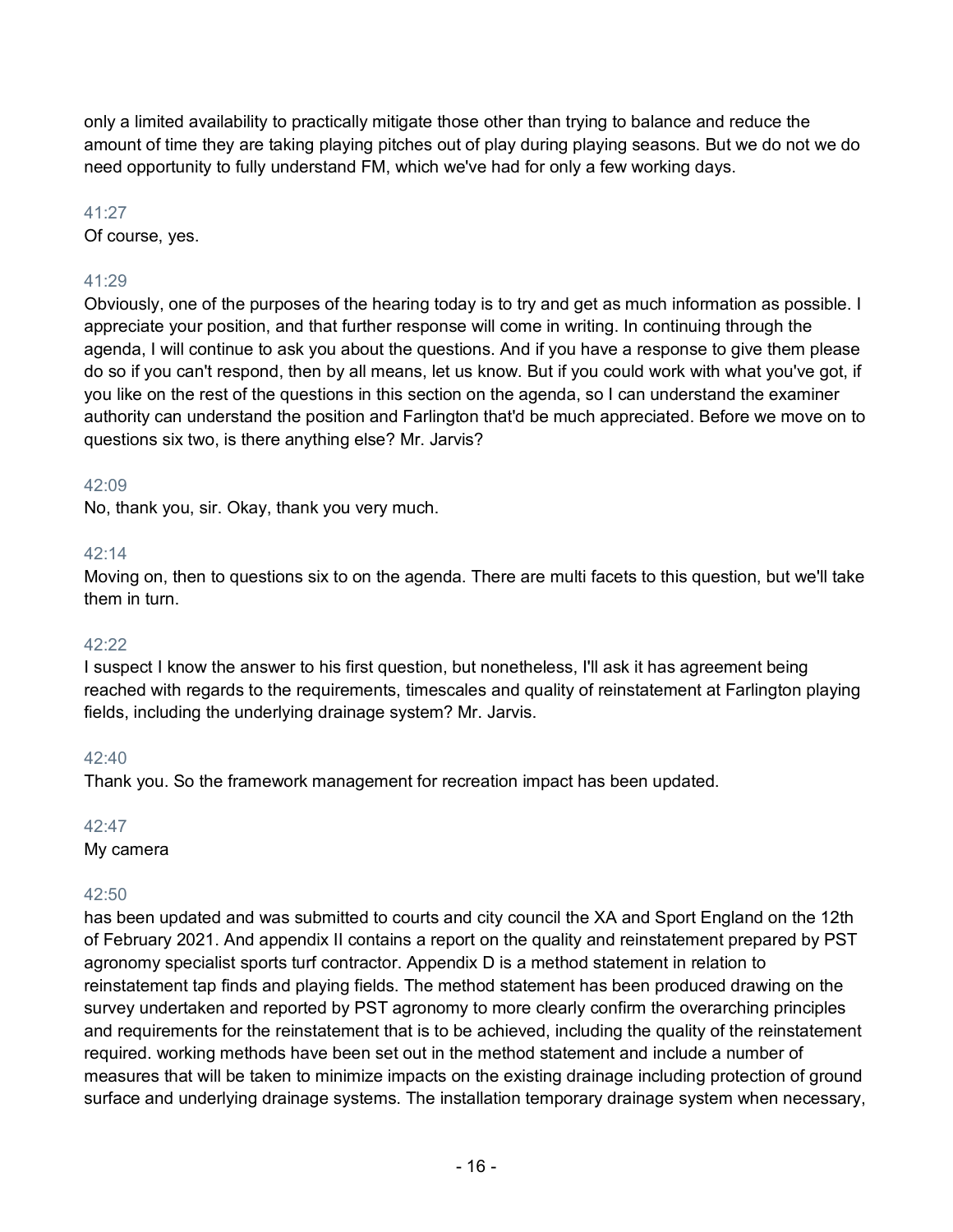installation of cables at a suitable depth to allow reinstatement of the drainage at their existing location in depth realignment of the cable ducts trench route along the eastern elevation. So as far as possible, so that the trenches run parallel to the lateral drains which is anticipated will allow the cable circuits to be installed between the drain and reinstatement and survey as the training after construction, which is along the lines of what we just described, discussed with the proposed indicative route shown on plate to policies. And furthermore, there are specific measures with regards to how the pitches will be required to be installed including the relevant standards that they will be required to meet. And there's also further information provided in relation to the timescales for reinstatement effectively, with regard to reinstatement all of the information that has been provided has verified the applicants previous information submitted in the framework management plan for recreation impacts, which was submitted in July 2020, or in fact, perhaps June 2020. And say for any comments that have been provided in responses through the examination deadlines, the applicant is yet to receive any comments from Portland City Council on those proposals to date. So he's very much done, it's best to try and address the issues

# 44:55

that really was summarized the position between the applicant and the City Council at this time, which is

# 45:00

We just have not received any responses on this matter, despite the fact it's been open to Portland city council to do so for quite some time. And then the last the applicant is still continuing to secure mitigation and as I just outlined, will propose measures in the RCMP so that that can be addressed unilaterally through the DCA.

# 45:19

The question with regards to the position on reliance on the framework management plan, so as I've outlined, the method statement is to be recorded through the OC MP, and therefore the XA. And the Secretary of State may place reliance on those measures to the extent they consider is appropriate.

### 45:36

There is also a question with regards to inconsistency regarding the timing of the restoration works, noting that November is mentioned in the deadline for framework management, contract creation and impact in that respect, so I'll just clarify that there are no inconsistency is in relation to the timing of the restoration work as detailed in the applicants transcripts for issue specific hearing three, which is rep 5069. And the responses to question three B and seven p or rather agenda items three p three, B and seven p and the applicant's response to the deadline seven and seven a submission. The requirement for restoration for recreation is different to that required to mitigate for impacts on Brent geese. The applicant more later, at the end of September on completion of work, the applicant has about one to two weeks for returning, and it will be available immediately for geese to forage during October, the applicant has allowed eight weeks for restoration to achieve sports pitch use, although specialist advice now provided has indicated that with the use of thick, that will enable them to be playable in two to three weeks, again, has verified the applicants assessment of the position and in fact identified how it can be bettered. Thank you, sir. Thank you very much.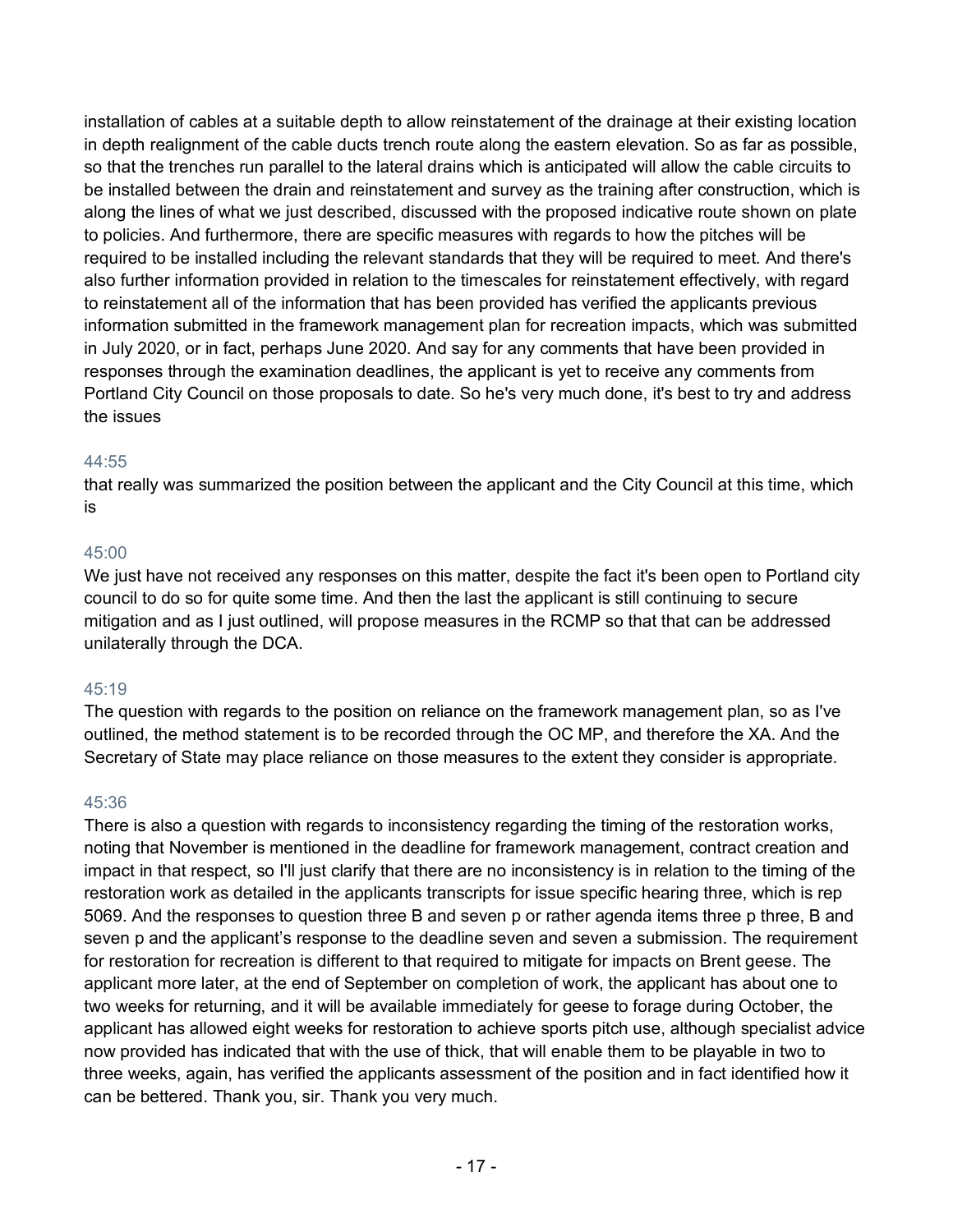Before I open it up, as it were to consultation, just a couple of queries that I had coming out of that, and the Appendix D method statement. Paragraph 5.1 point 1.2 of the framework management plans recreational impacts, says that the OIC camp specifically refers to it I'm taking that will be the future iteration of do kempt because at the moment I couldn't find direct reference to it. Is that correct?

# 47:17

Yes, that's correct. That will be addressed in an update to the LSC MP, there are two paragraphs proposed to be included with regards to the need to comply with the method statement and to submit a saving plan a specification for excavating and filling to monetary settlement protection and reinstatement of the drainage system. And it's intended specifically the to filing complaints fields read

### 47:38

playing field phasing and reinstatement plan is specifically listed as a plan to be approved in accordance with requirements 15. So, okay, thank you very much for that.

### 47:50

And also on on a similar sort of vein,

#### 47:54

although

### 47:56

5.1 point one paragraph of that notes that mitigations in Section three, oh, in the body of the camp, and are those also the those mitigations listed in Section four, which I think is the PST, agronomy suggestions, and they are presumably all within that method statement.

### 48:21

So, the majority of the measures outlined in the TST agronomy report has been carried across into the method statement.

#### 48:30

Some of those have not been carried across as items because they were more detailed than was appropriate for an outside method statement with detailed information to be provided in the future, sir, but in most instances, the recommendations that were provided that confirmed how the matters could be mitigated have been included in that statement and will be secured through the CMT.

#### 48:51

Okay, thank you very much. And, again, just continuing on on this vein. There's discussion in the framework management plan for recreational impacts paragraph 3.1 point 1.1 which talks about general mitigations and embedded mitigations It was not too clear to us perhaps you can help clarify. In respect to the horizontal directional drilling, we could see that the audit trail if you like as to how that mitigation was included in the in the outcome.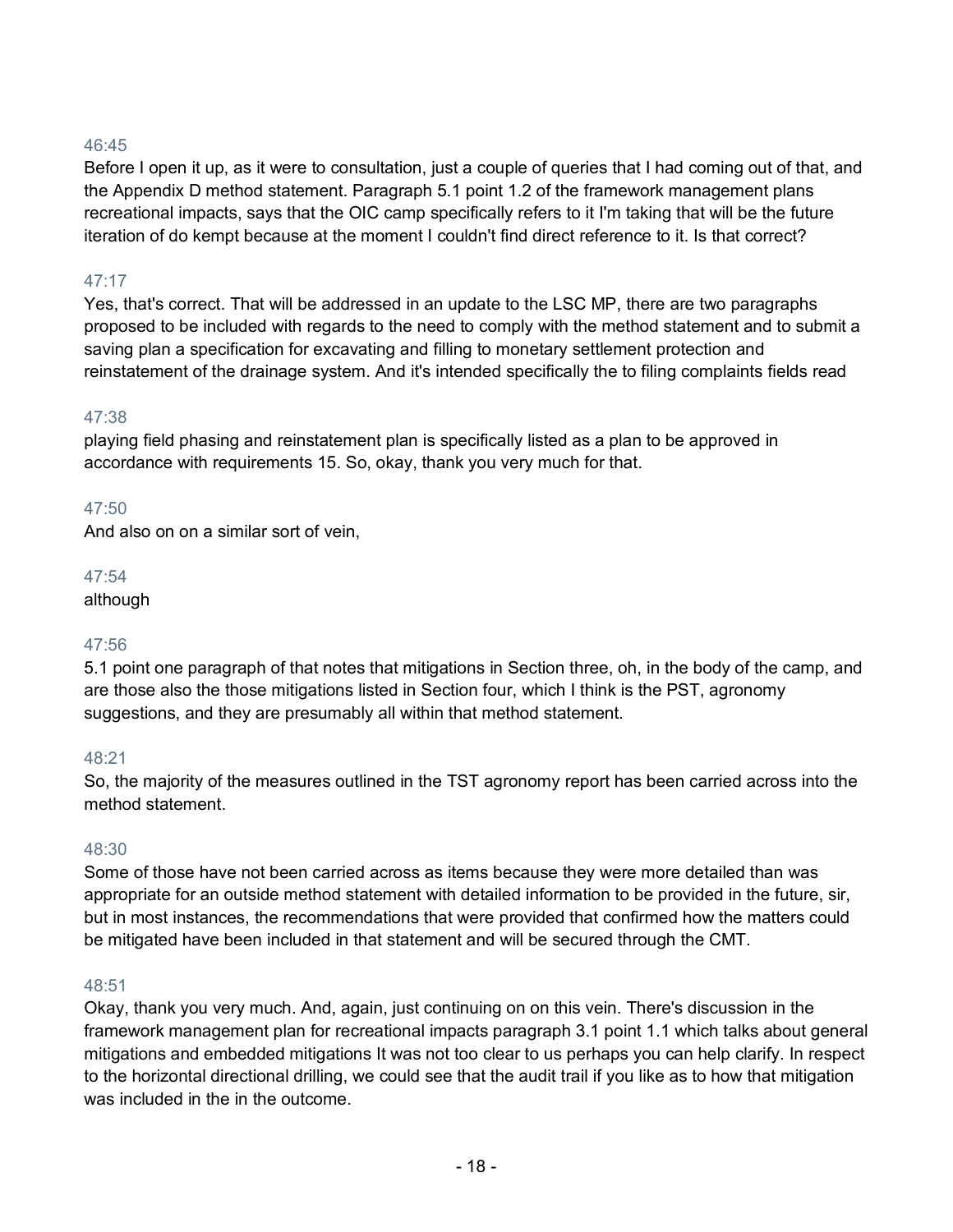But in particular, this section states that the route has been the cable route has been designed to avoid key recreational features.

### 49:37

Where these features fall within the proposed dollar limits. How is that ensured, please? So, the reference that you're referring to which I believe is paragraph where the actual cable credit crosses open space council cabinet has been designed to avoid here at correctional facilities is a reference to the drawing off the red line. So, this paragraph is not specific to Farlington playing fields alone, and that's why it's identified that there is

### 50:00

one critic square and filing complaint codes that is included within the order limit. All of the cricket squares are not included within the order limit, for instance, at the landfill harbour facilities next at bat in Milton rovers. And also, there's a reference to the branzburg, Parker, football pitch and skate park being excluded. And so, where they are included within the order limits, there is not an embedded mitigation in relation to them. That's a reference to where they're not included within the order.

### 50:28

Okay, thank you. That just makes it a note.

### 50:34

And then one final question from for me if I can before go to the floor.

### 50:42

I've noticed in the framework management plan recreational impacts at paragraph 4.2-point one point 20. It says that the car park at Farlington can be temporarily surfaced for the Victoria festival.

### 50:59

But it's difficult to do that for the camping area to actually temporary surface it. And so the question that comes to my mind is what condition will the land be in at the time of the victorious festival, please.

# 51:12

So during that period of time and taking into account the work that has gone on the areas that have been identified in the phasing plan that's approved, and I appreciate that that details not with us today, because it's detailed design in the future

### 51:27

would likely have been stripped because you're covering the land that there's no benefit in in covering the grass because it will just die. So effectively, my understanding is that you would strip the land and it therefore wouldn't have any grass on it because it would be proposed for returning in the future. And so that would effectively be the condition of the areas affected during that period.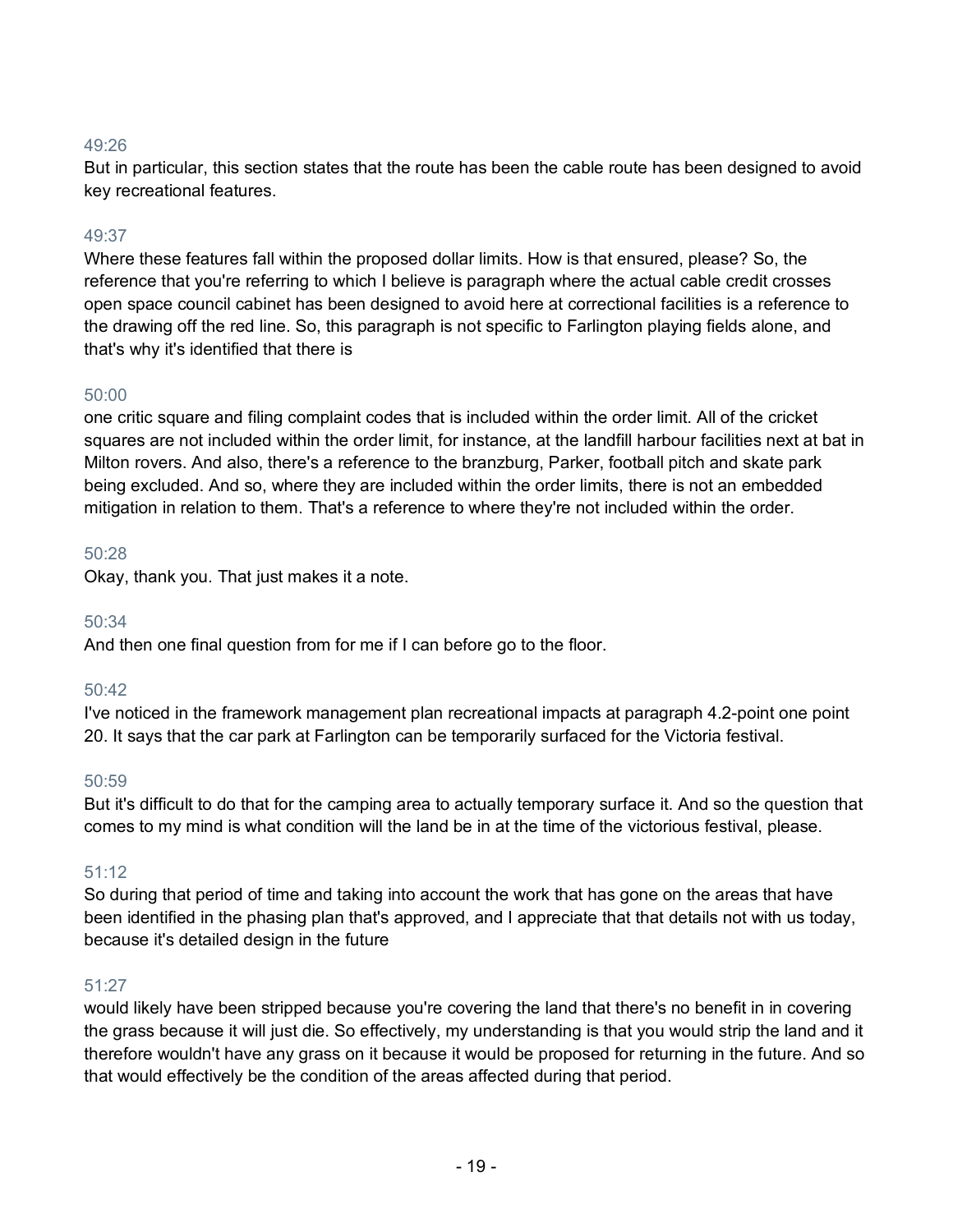Okay, thank you very much Mr. Jarvis's that's completed all my points at this stage. Miss Cahoon? Mr. McGuire, you've obviously had a fair bit of information there. And do you have any responses at this time?

#### 52:02

Well, sir, I will before be turning over to Mr. McGuire. We're conscious that the XA is not particularly interested in how the how and whether Aquind is baited Portsmouth or not, and indeed, how this information has come forward. But as you will have seen from some of their correspondence, Portsmouth does not accept the way that Aquind is characterizing our response to this. And indeed, we do take objection to the way that Mr. Jarvis has described matters. I'm going to turn over to Mr. McGuire now

#### 52:39

So thank you, and I won't test the patience of the examining authority. But I think it's only incumbent on us as a public authority to stay profoundly disappointed with the comments made by Mr. Jarvis. And overall the approach to this. Prior to and throughout the examination, we've highlighted the specific challenge of Farlington and the drainage system. And it is profoundly extraordinary that they've only reviewed that information in January submitted to the zoning authority. Effectively this week, a deadline 70 was the publication of it, a management plan that acknowledges that and propose to then deal with it further in the centre, they'll submit a deadline eight, effectively the closure of the examination for us to further commenters, as you will not be seeking comments on this after deadline I so to suggest in some way, Portsmouth has acted unreasonably when we have been simply seeking the applicant to understand a side to side we have been explaining to them in detail since before and during the examination is frankly, shocking.

#### 53:42

I'll take no further time. So, on that, look at your agenda questions, have agreements been reached? No. We will obviously, continue to look at this information and provide at the earliest opportunity ideally before deadline. But of course, our comments obviously will look to have to look carefully or whether the matters provided by the professional assessment that is needed to underpin the proposed reinstatement at Farlington. Miss Java suggests the majority, but not all have come through for Sandy fields are not appropriate. At this stage. We'll obviously have to see whether we agree with that contention or there's any other elements of the professional assessment that do need to form part of the reinstatement so that we can have adequate confidence in the timetable, given again, the indicative timetable given for reinstatement of that has been a key concern and it goes to 6.2 C of your agenda, sir, a key concern that they have properly understood the implications for reinstatement to ensure that it does comply with their HRA presumptions because of course it is in breach of the working principle one we mentioned earlier they are doing works in the winter period. unnatural England in this type of common ground have suggested a minor infringement of that will be acceptable. Is that still minor? Is the question and obviously they have suggested that'd be noted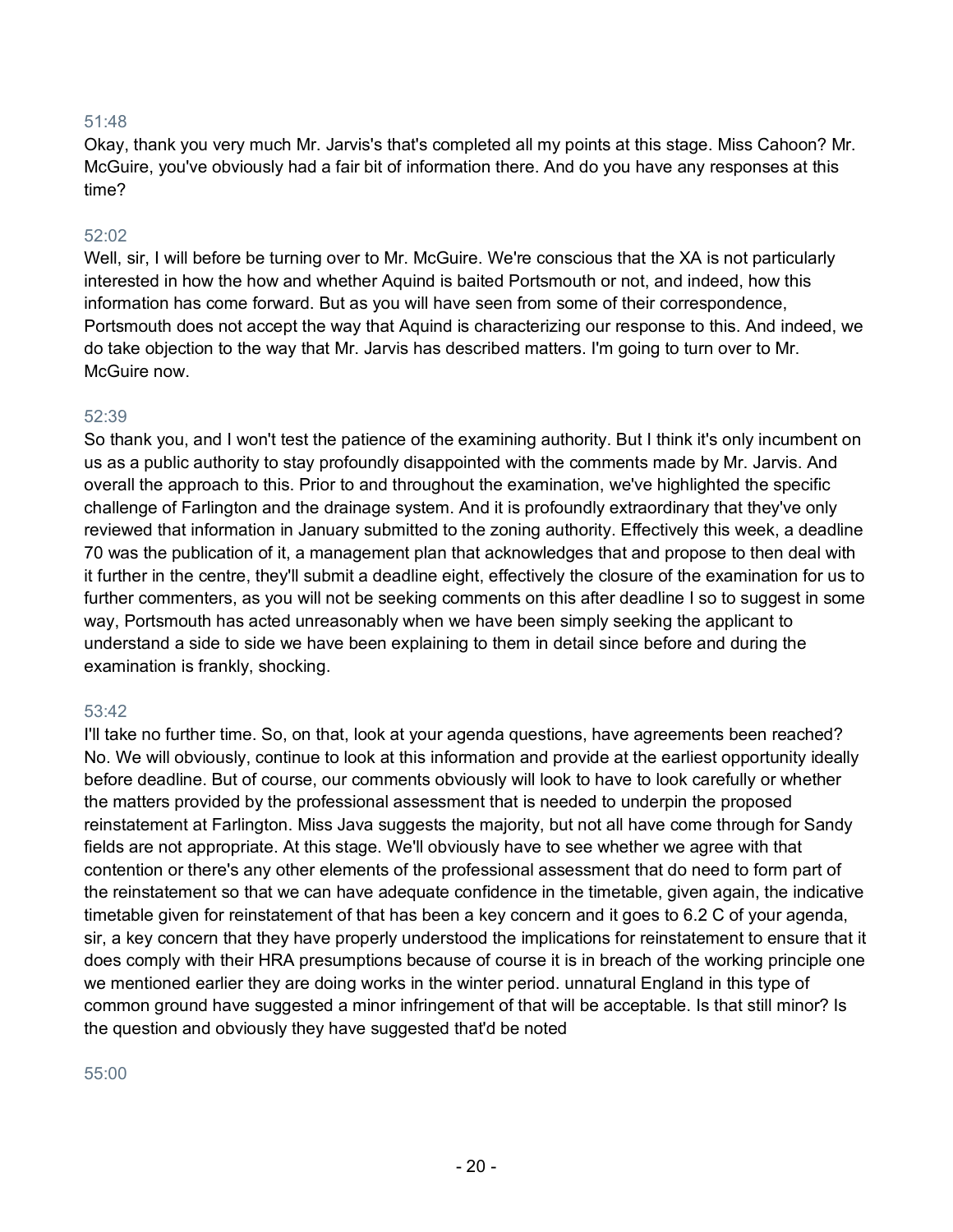Despite uncovering, as far as they're concerned, at least a complex drainage system, they've suggested no amendments to the restoration timetable. Again, surprising but again, we won't comment on whether that's accurate or not. We do need the time to look at that document to ensure that is the case. Of course, we do. And despite the repeated statements, I fully understand the Frankie's will be able to enjoy turf before it becomes capable of playing sports upon it. But of course, Frankie's will not enjoy that turf while there are heavy goods, vehicles and diggers on site. So that is one of the key issues we have to be looking at in terms of that timetabling apology. So, we can't give you more detailed comments at this stage. Certainly, we are concerned, I think, in general, whether the reinstatement achieves the necessary outcomes on fully understanding the degree of unmitigated harm that has been throughout this our key issue. Obviously, the rim speed of reinstatement and the quality of reinstatement goes simply to achieve one thing, the minimum amount of time pitchers are lost. It doesn't prevent pitchers being lost, that's clearly the case. And that unmitigated harm properly quantifying that, and so for you to consider is examining authority, whether they have taken reasonable steps to manage that, which I think probably does come on to one of your later agenda, questions. 6.4 is obviously a key issue. But until we fully understand, and we haven't had a chance to do so, that was standing Mr. Johnson's extraordinary suggestion that we should have commented on a document that was inaccurate earlier in the process when I chose to do so. Until now.

### 56:38

The another key matter, I think we'd note has it has been flagged and it's something we've been trying to look at, is that issue of victorious, camping 4.2 point 122 suggests that the site will be stripped at the time of victorious camping, obviously, we need to understand now having had that statement from Mr. Jarvis today, exactly what that means for the ability of the sites to effectively be used for tourists camping, a key constraint that we've been flagging throughout the process. And whether as a stripped sight, he can still fulfil that function or not. So obviously not my area of expertise, we will obviously be looking at that carefully and speaking to the organizer of that event as best we can to ensure we can provide a response to you at the earliest opportunity.

### 57:23

Thank you very much. Just before you go, I don't know if this is going to come by yourself. I believe a lot in the last round of hearings we had before this Christmas that Mr. Stribling spoke regarding the drainage and the quality of the Farlington playing fields. I don't know whether you've had the chance to consult him or if he wishes to contribute anything to what he's heard at the moment. Could you assist with that at all? Exactly. I think Mr. Stribling is on today. He has been going through it. It is He that's raised the issue of his concerns around fall victorious for example. He is spending a lot of time this week going through that document to move forward and has been able to confirm that

#### 58:08

there is still unmitigated harm. But obviously, he and the rest of the team need some more time to properly quantify that up. So, he is on today's call if there's any further information that he feels can assist you at this stage. With that caveat, obviously, I'll invite him to do so. Yes, so I'll come to him now if that's okay. Before going back to the applicant. Mr. Stribling? Is there anything you wish to add?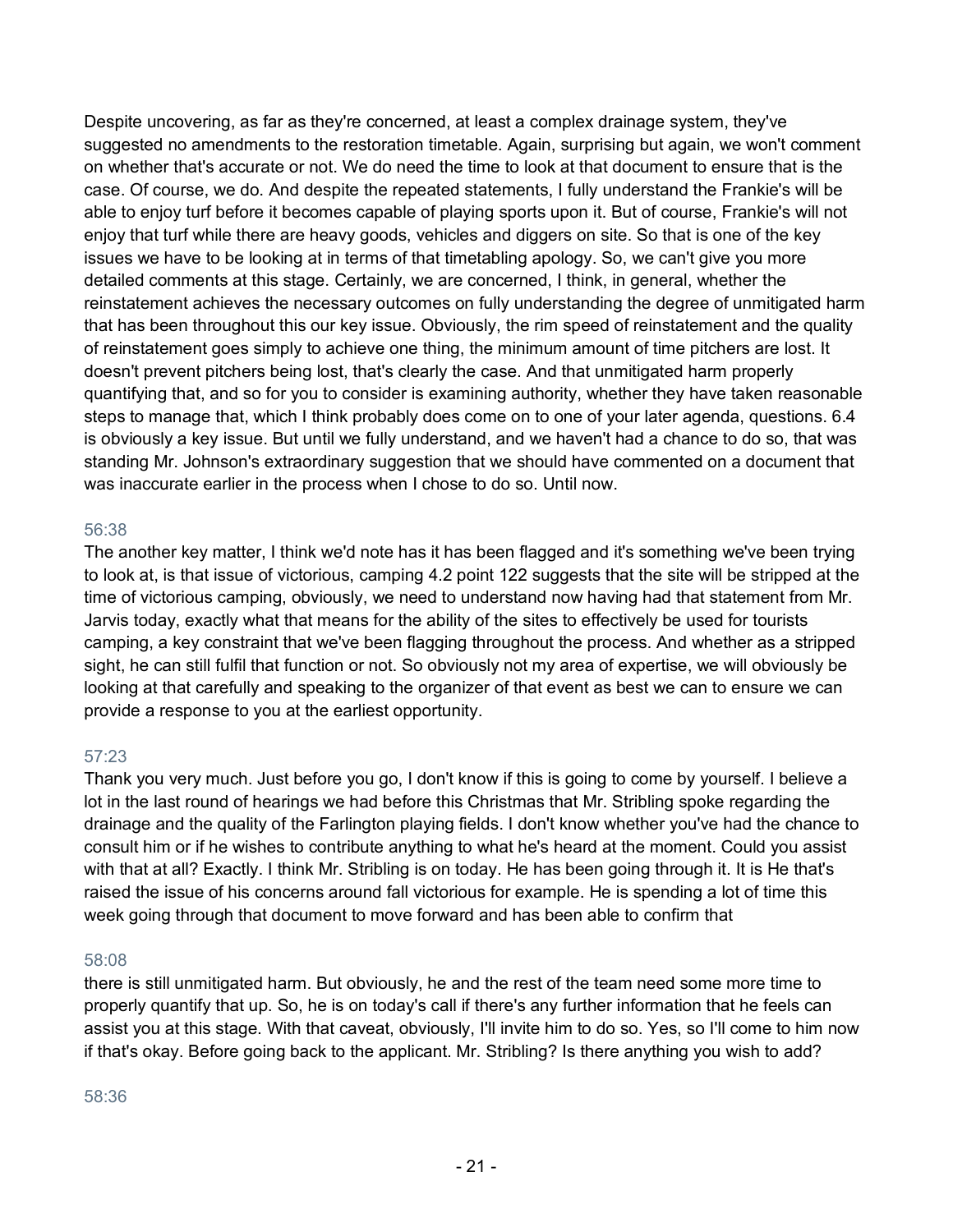# You're on mute sir.

# 58:40

Ah

58:42

No. Sorry. Sorry. So, we still can't hear you says you're unmuted.

# 58:57

Ah, okay.

59:01 No, I cannot hear you sir. We'll

59:04 pause there perhaps if you just

59:07 leave helps. He's in the same room.

59:11

So

59:13 I don't know whether if he speaks you could hear him through me.

59:17 I'm willing to give that a go.

59:20 Mr. Stribling Are you able to use Miss Calhoun's

59:24 headphones or anything just to the age of s please.

59:29

Oh

# 59:32

I'm sorry, sir. I think he's now been taken completely off the call. If it helps her he wasn't going to add anything. That was the answer. And but if we can get him back on to confirm later today if you need it, but he's not going to add anything further. That was what he was saying. That's fine. That's absolutely fine. And take the point on that. My only request if you like from Portsmouth is that